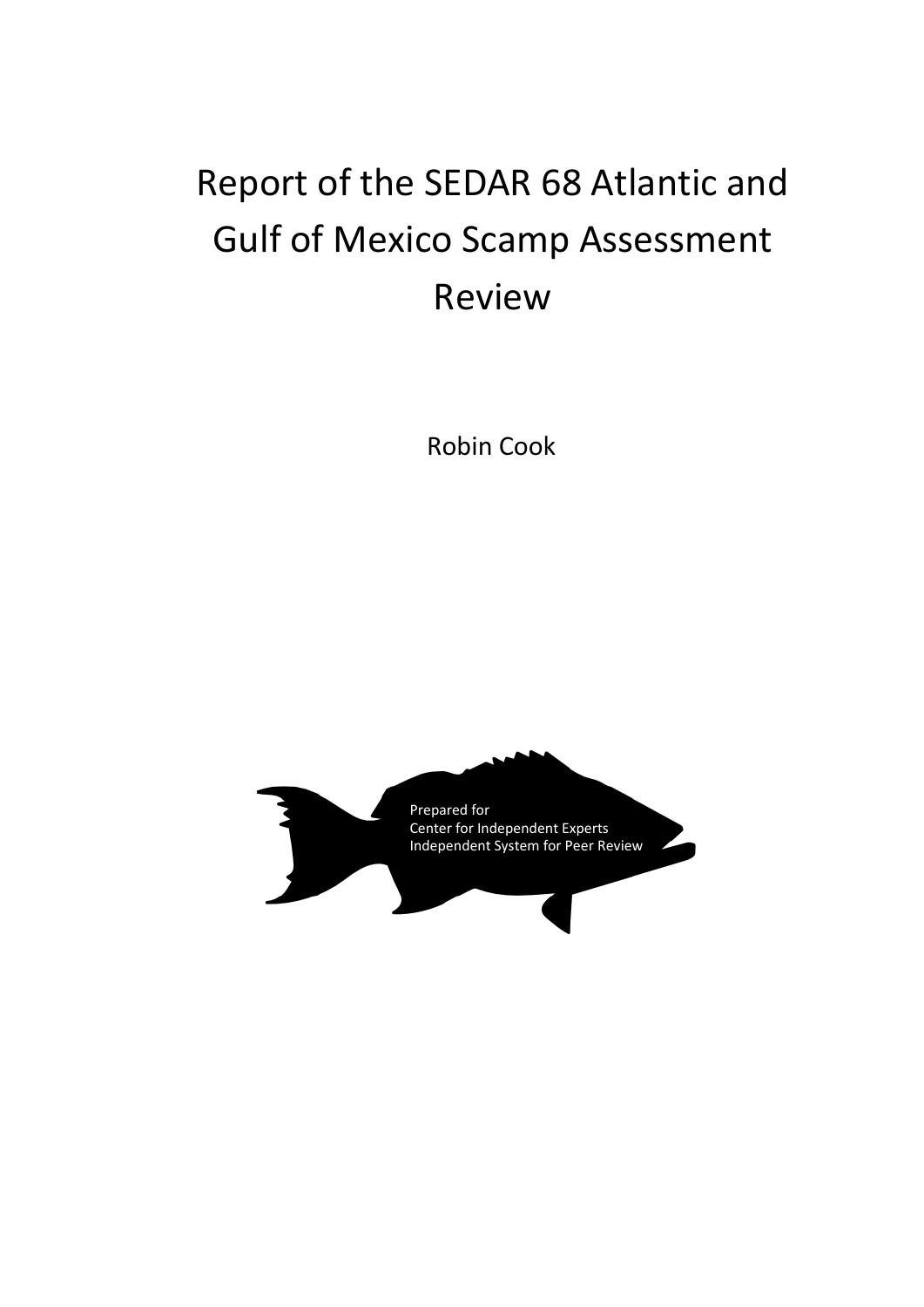# Contents

| Evaluate the data used in the assessment, including discussion of the strengths and weaknesses of |
|---------------------------------------------------------------------------------------------------|
| Evaluate and discuss the strengths and weaknesses of the methods used to assess the stock,        |
| Consider how uncertainties in the assessment, and their potential consequences, are addressed. .7 |
|                                                                                                   |
|                                                                                                   |
| Evaluate the data used in the assessment, including discussion of the strengths and weaknesses of |
| Evaluate and discuss the strengths and weaknesses of the methods used to assess the stock,        |
| Consider how uncertainties in the assessment, and their potential consequences, are addressed.    |
| Provide, or comment on, recommendations to improve the assessment 11                              |
| Provide recommendations on possible ways to improve the Research Track Assessment process.        |
|                                                                                                   |
|                                                                                                   |
|                                                                                                   |
|                                                                                                   |
|                                                                                                   |
|                                                                                                   |
|                                                                                                   |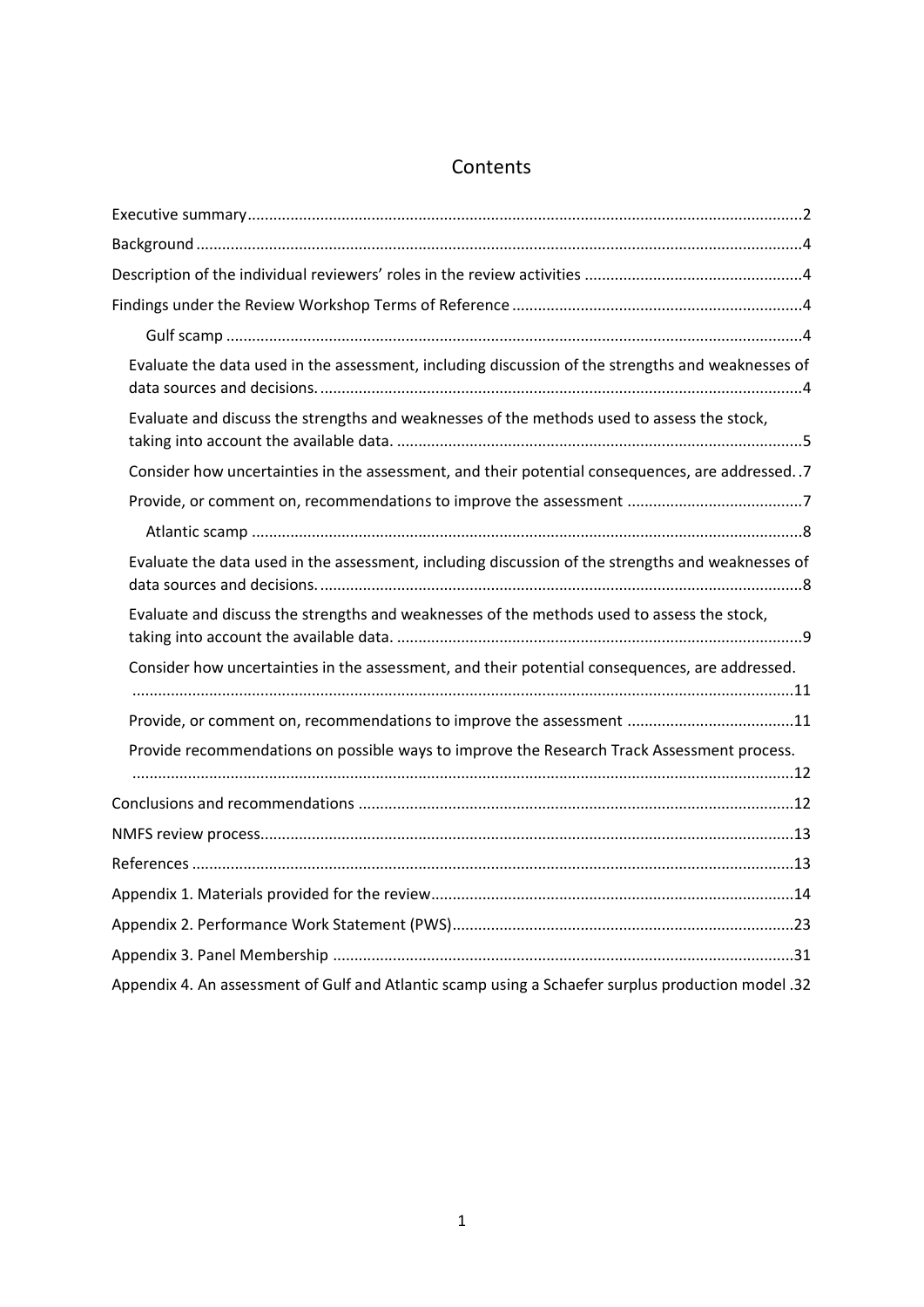#### Executive summary

- 1) A review of draft research track assessments for Gulf of Mexico and Atlantic scamp was held during a virtual meeting from the 30<sup>th</sup> August-3<sup>rd</sup> September 2021 as part of the SEDAR 68 process. Three CIE reviewers participated in the review panel.
- 2) For both assessments the panel supported the decisions made by the data workshop (DW) and Assessment workshop (AW). Available data comprised landings, estimates of discards, one fishery independent survey, a number of fishery dependent surveys, and age and length compositions. These data are sufficient to support the assessment methods for each stock.
- 3) In both assessments the landings data are assumed to be known with very high precision and this is likely to be influential in the assessment results. It is noteworthy that in the Gulf assessment the variance of the expected values for all catch components and the commercial vertical line survey was higher than the raw data and this is somewhat counter-intuitive result needs to be investigated.

#### **Gulf assessment**

- 4) The Gulf assessment adopted Stock Synthesis as the main assessment tool. In the draft base model, a number of data sets had poor residual patterns, notably for the commercial vertical line cpue index and the RFOP index. An overall improved fit was achieved by including age compositions rather than conditional age at length data, estimating more of the selectivity parameters, reducing the number of size bins and allowing the model to estimate additional variance for the surveys. Nevertheless, the improvements were modest and much lack of fit was still evident.
- 5) Trends in summary quantities such as F and SSB appear insensitive to a range of model configurations and assumptions. However, jitter analysis suggests the minimum of the objective function is not well defined and retrospective analysis shows major revisions to F and SSB as data are removed, primarily to the scale of the SSB. Hence the assessment results cannot be considered robust to the addition of new data.
- 6) It was not possible to estimate steepness in the Beverton-Holt stock recruitment function and this was fixed at a weighted mean of the value estimated from meta-analyses and the Atlantic scamp assessment. Estimates of MSY reference points will be conditioned on this assumption.

#### **Atlantic assessment**

- 7) The Atlantic assessment used the Beaufort Assessment Model (BAM) which is appropriate for the data available as it can integrate a range of different data types. The draft assessment had modelled landings and discards as separate fleets. This is probably not the most realistic way to model the observations. A revised base model combined landings and discards into total catch by fleet to avoid this problem.
- 8) Compared to the Gulf assessment, the model better fitted the data, especially the abundance indices. Jitter analysis indicated a well-defined minimum for the objective function. Retrospective analysis also indicated consistency in both F and SSB.
- 9) An area of concern was the change in selectivity pattern after 1992. Here more recent selectivity as estimated by the model retained more younger fish than the earlier period which appears to be in conflict with the increase in permitted landing size. It was not possible to resolve this issue at the meeting, but it appeared that the adoption of two selectivity time blocks to reflect the change in size regulations was necessary to obtain a satisfactory model fit.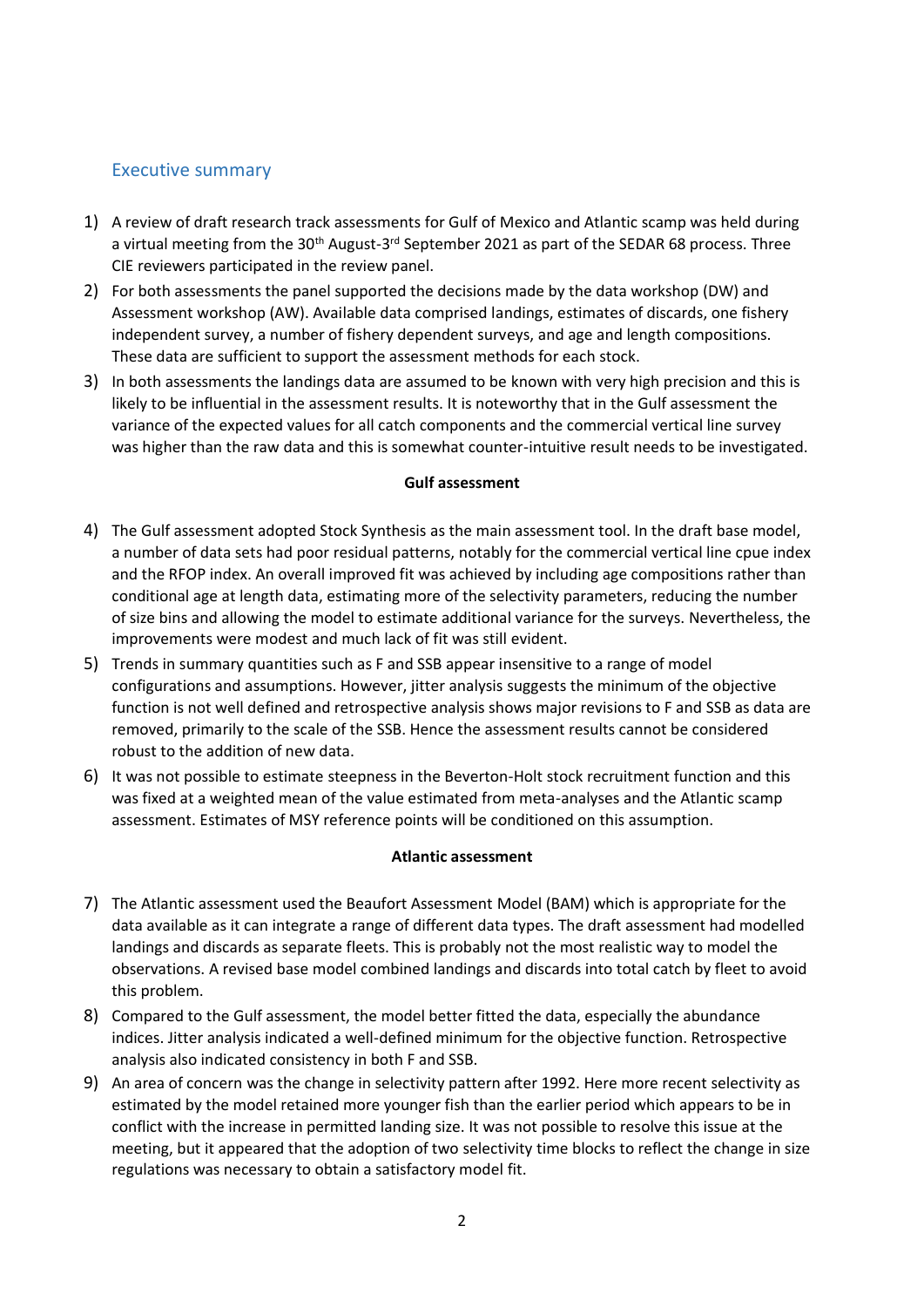- 10) It was possible to estimate steepness for the stock-recruitment function but this value was sensitive to the specification of the number of selectivity time blocks.
- 11) The assessment included an ensemble modelling approach to quantify uncertainty in quantities of interest. The method included bootstrapping the input data and using Monte Carlo methods to explore uncertainty in biological constants such as discard mortality and natural mortality. This is a useful additional tool to quantify uncertainty around the base model and should give more realistic estimates of uncertainty than asymptotic CVs.

#### **Conclusions**

12) Both assessments represent high quality science and the best available. Improvements were made during the review but further work is still in progress. Of the two assessments, the Atlantic appears more robust.

#### **Recommendations**

- 13) Only one fishery independent survey is available for each stock. More work is needed to refine this index which needs to be continued to support future assessments. The fishery dependent surveys should be investigated for evidence of technological creep and corrected if necessary as the headboat indices play an important role in the assessments.
- 14) Selectivity parameters are crucial in these assessments but there was no experimental evidence to inform the choice of selectivity function. It would be desirable to undertake field experiments to support the form of the selection function in the assessments.
- 15) As these were research track assessments, in future it would be desirable to explore the data more thoroughly using a range of models before identifying a final model and how best to configure it.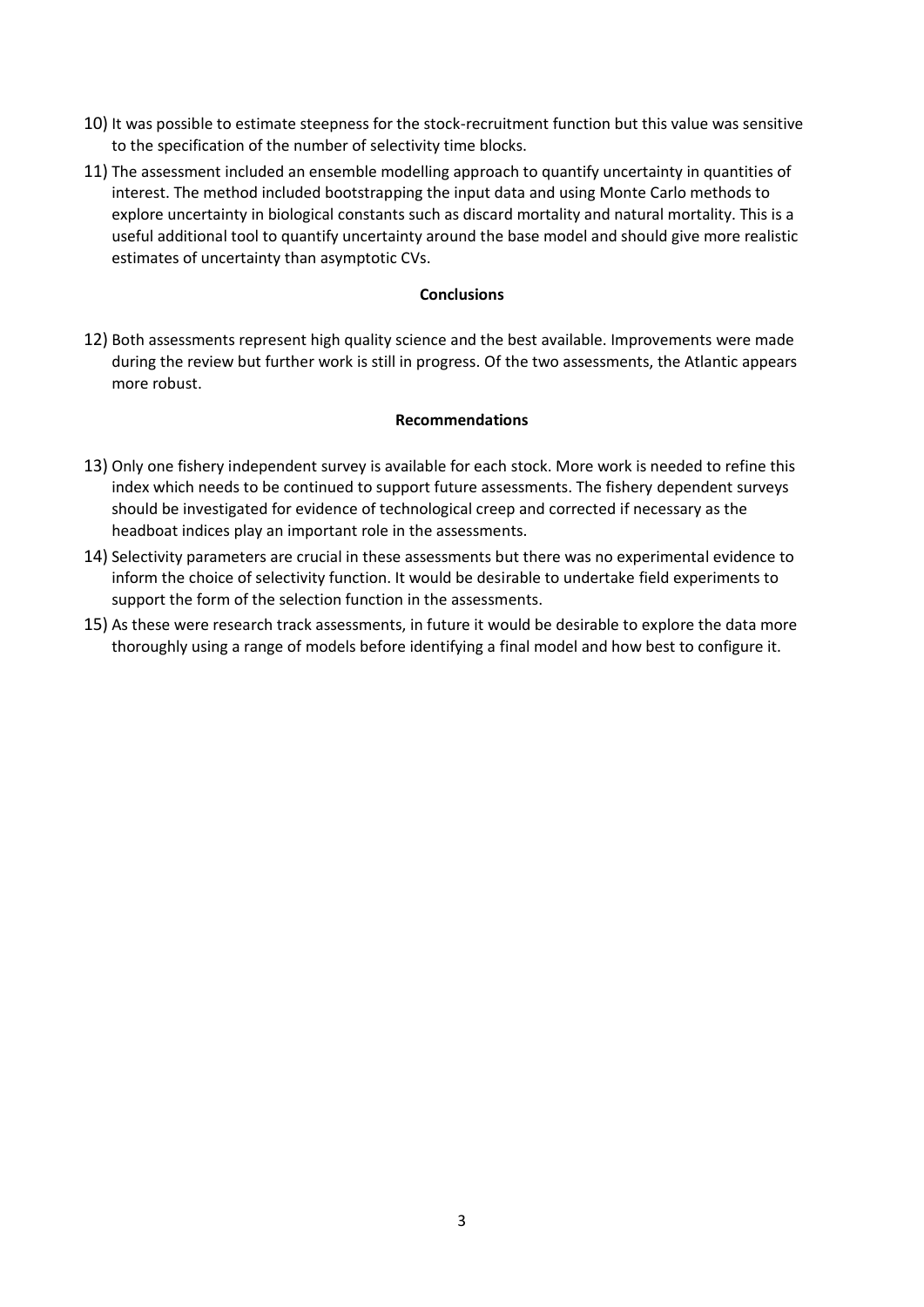#### **Background**

The SouthEast Data, Assessment, and Review (SEDAR) is the cooperative process by which stock assessment projects are conducted in NMFS' Southeast Region. SEDAR was initiated to improve planning and coordination of stock assessment activities and to improve the quality and reliability of assessments. SEDAR 68 is a CIE assessment review conducted for Atlantic and Gulf of Mexico Scamp Grouper. Two separate models were reviewed: one for the US Atlantic, and one for the Gulf of Mexico. The panel (Appendix 3) held a virtual meeting from the  $30<sup>th</sup>$  August to the  $3<sup>rd</sup>$  September where draft assessments were reviewed. Additional assessment runs were requested by the panel to investigate alternative model configurations and hypotheses concerning model structure and data inputs. This led to revised base models for both assessments

#### Description of the individual reviewers' roles in the review activities

Prior to the meeting the draft Assessment Workshop (AW) reports for the two assessments were received and reviewed. A list of additional documents was also received and reviewed as appropriate (Appendix 1). Approximately one week before the full Review Workshop (RW) a preliminary virtual meeting was held to test the GoToWebinar arrangements and have preliminary discussions with the assessment analysts. The reviewer gave some initial thoughts on the Atlantic assessment to the analysists at this point. At the full RW meeting the reviewer participated fully and made a number of requests for additional runs. For the Gulf this included runs without the RFOP survey and changes to the data weighting. For the Atlantic I requested an additional run to combine the landings and discard data in order to avoid modelling these as separate fleets.

During the meeting the reviewer provided preliminary text for the Summary Report on both assessments relating to ToR#3. Following the meeting the reviewer assisted with the preparation of the Summary Report. The statement of work is given in Appendix 2.

#### Findings under the Review Workshop Terms of Reference

#### Gulf scamp

# Evaluate the data used in the assessment, including discussion of the strengths and weaknesses of data sources and decisions.

The data available consisted of reported landings from the commercial fleets, estimates of catch derived from surveys for the recreational fleets, length and age compositions covering some years and both fishery independent and fishery dependent indices. Estimates of discards and their mortality were also available. Biological information on growth and transition from female to male were obtained external to the assessment. Natural mortality estimates were derived from standard methods (Lorenzen and Then) based on life history characteristics and meta-analyses.

For the catch data and the survey indices, CVs were estimated externally from the assessment model and used as in initial estimate of uncertainty. These were used in the assessment model and affect the weighting of data in the objective function. Such estimates are based either on the sampling design implemented for the acquisition of data or modelling and do not necessarily capture all sources of uncertainty, such as changes in the spatial distribution of fish or the influence of time varying environmental effects. They are therefore generally minimum estimates. To some degree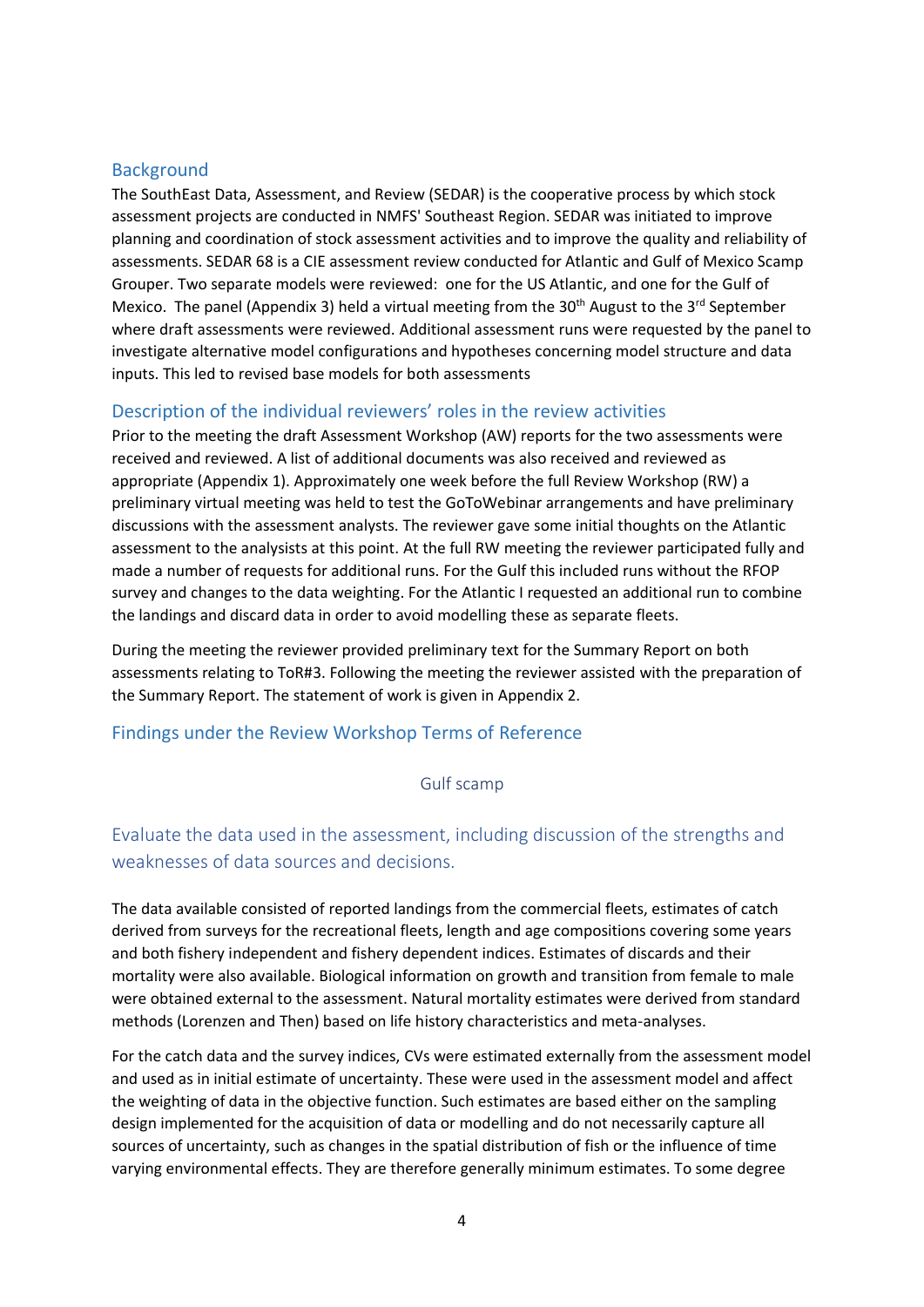this is recognised in the assessment model used which can estimate additional variability. For the commercial landings data, a very low CV was assumed which, in effect, means that these data are treated as constants for the purposes of assessment. There is a justifiable belief that these data are the most precise but the extremely low CV assumed is very low even for the most sophisticated landings recording system and a figure closer to 10% or even 20% seems more likely.

The abundance indices included fishery dependent series. These were derived from model based analyses that seek to standardize CPUE by accounting for fleet behaviour, such as changes in fleet distribution and target species. This is a necessary and desirable procedure that, *inter alia,* can provide estimates of precision. However, the indices are not corrected of technological creep and there is a danger that recent CPUE over-estimates abundance relative to early estimates. Some analysis of this issue would be desirable especially as the headboat index appears to be influential in the assessment.

Given the data available a number of methods could be applied that include data limited methods making use of survey and catch data only, simple surplus production models that can account for density dependence in biological traits, length only or age only methods, and fully integrated approaches that seek to include all sources of data in a single framework. The analyst chose the latter option in the form of Stock Synthesis (SS). This approach was designed for data of this type and hence the data are sufficient for the chosen method. It does, however, require a number of quite strong assumptions about growth, maturation, natural mortality and, in this case the transition from female to male. These were assumed to be time invariant but are likely to vary and there is naturally uncertainty about the extent to which the simplifying assumption of constancy is adequate.

# Evaluate and discuss the strengths and weaknesses of the methods used to assess the stock, taking into account the available data.

The principal assessment model used was the current version of Stock Synthesis which is based around an age structured population dynamics model. It is well established and has been in use for many years. It has been published in peer reviewed literature and can be regarded as scientifically sound in the hands of a competent practitioner. It may be viewed as a modelling framework within which a wide variety of models can be configured. Hence the validity of the model implemented and its robustness will depend upon the way it is configured and the data involved. For the Gulf assessment the model was configured following standard practice with high precision given to the landings data, Dirichlet-Multinomial weighting given to the composition data, reweighting of the abundance indices, and assumed Beverton-Holt stock-recruitment function with fixed steepness. This is a scientifically sound approach. The robustness of the model can in part be judged from the diagnostics of model fit and performance discussed below. Robustness needs also to be evaluated in the context in which it is to be used. Overall, I felt that if the model was to be used for advice then considerable caution is necessary due to the uncertainty in the scale of the biomass. At present the assessment is for research purposes and some of the issues arising may be resolved by the time of an operational assessment.

The principal strength of the assessment approach is the ability to incorporate a disparate range of data into a single modelling framework and hence extract as much information as possible. The specific software tool also provides a sophisticated range of diagnostics that help understand model performance and quantify much of the uncertainty. In this particular assessment there is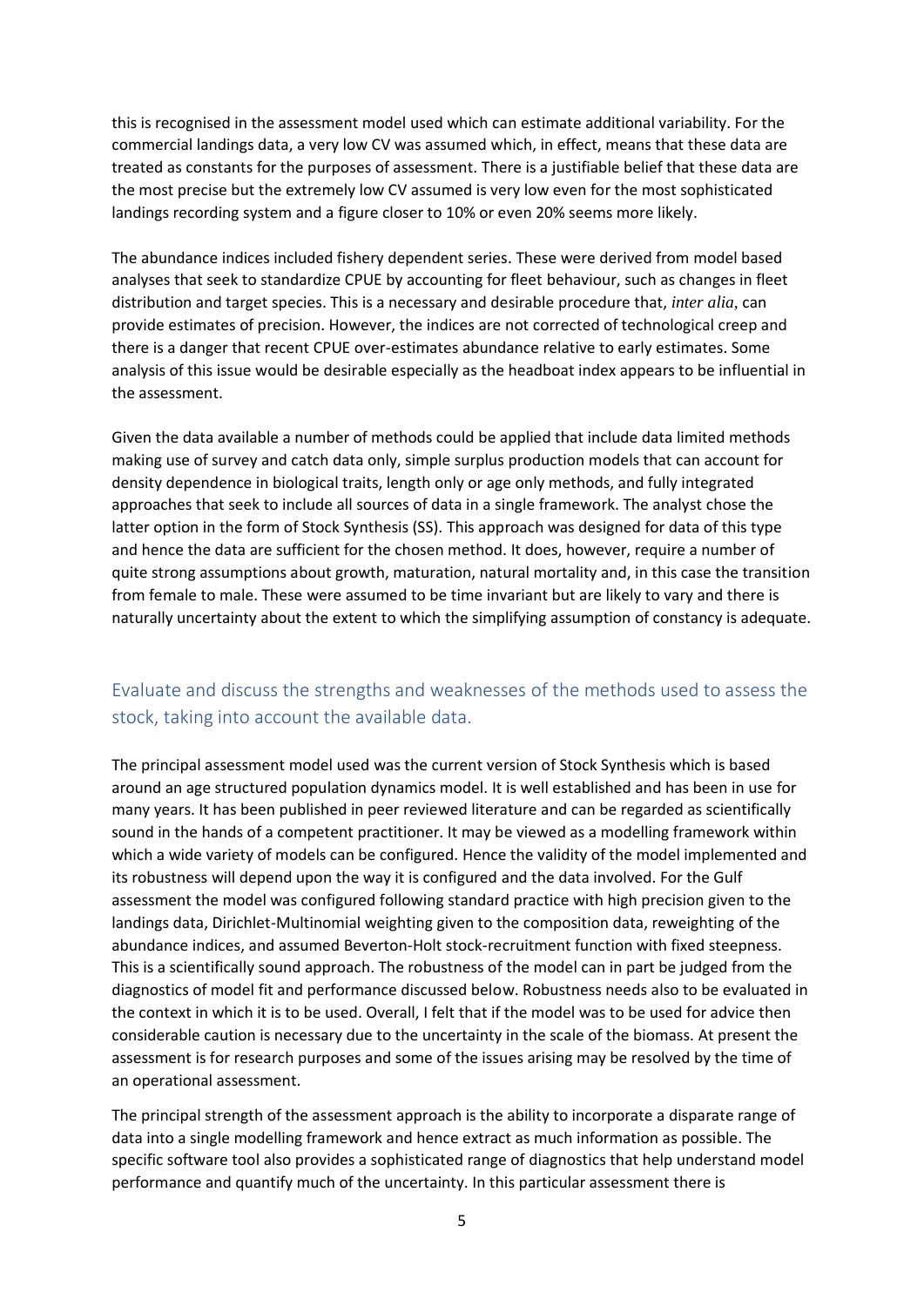information on abundance from four surveys, information on age structure from sampled length and age compositions and a long series of landings data that are assumed to be precise. Thus while some of the abundance and composition data are missing in some years, there is a reasonably comprehensive range of data in the assessment. Results from a range of sensitivity runs and additional model runs undertaken during the review to test alternative configurations all produced very similar trends in summary population quantities such as spawning stock biomass and fishing mortality. Thus the gross trends appear robust to a range of alternative SS models. At least some of this robustness is attributable to the assumption that landing data are known with high precision.

Model diagnostics illustrate a range of potential weaknesses in the assessment. Perhaps two of these provide reasons for caution in interpretation of the results. Firstly, the results of jitter analysis indicate that a relatively small number of runs converged on the same minimum of the base model log-likelihood. While these runs all tended to show a similar trend in SSB and F there are changes of scale that are quite large. Furthermore, it is unclear whether some of the latent parameters such as virgin biomass, selectivity and retention are unique as a number of these were poorly estimated in the jitter runs. Unless these parameters show consistency between jitters, there is a danger that reference point calculations will be compromised. Secondly, the results of retrospective runs show marked changes of scale as successive years of data are removed and this is consistent with the low proportion of convergence to the base run minimum for virgin biomass in the jitter analysis. Although the gross trends remain similar this is indicative of a problem that when new data are added to the assessment, there is likely to be a revision of scale, and this may be important for reference point calculations and assessment of stock status. Overall, it is clear there is insufficient information in the data to estimate the scale of the biomass well.

An important element of SS assessments is the choice of stock recruitment function which is ultimately critical in the calculation of reference points. In this assessment attempts were made to estimate steepness, a crucial parameter in the Beverton-Holt stock recruitment function. It is clear there is no information in the data to estimate this parameter and the RW agreed that it should be fixed as a constant based on meta-analyses and the value estimated in the Atlantic assessment where this parameter was estimable. From the perspective of estimating stock trends steepness is not important in this assessment but it does have a bearing on the use of the model for forecasting and the evaluation of stock status.

An analysis performed by the reviewer presented in Appendix 4 using a surplus production model (SPM) re-enforces some of the properties of the assessment. This analysis uses only survey and landings data. It suggests that the RFOP survey has increasing catchability relative to the video survey which would explain the difficulty fitting these data in the SS model. The analysis also highlights the indeterminacy in unexploited biomass. The SPM generally fits the survey data well and while estimating a similar biomass trajectory, the estimated trend in F is rather different with higher values in recent years compared with the SS assessment. However, the CVs of the estimated quantities are very large suggesting substantial uncertainty in the assessment.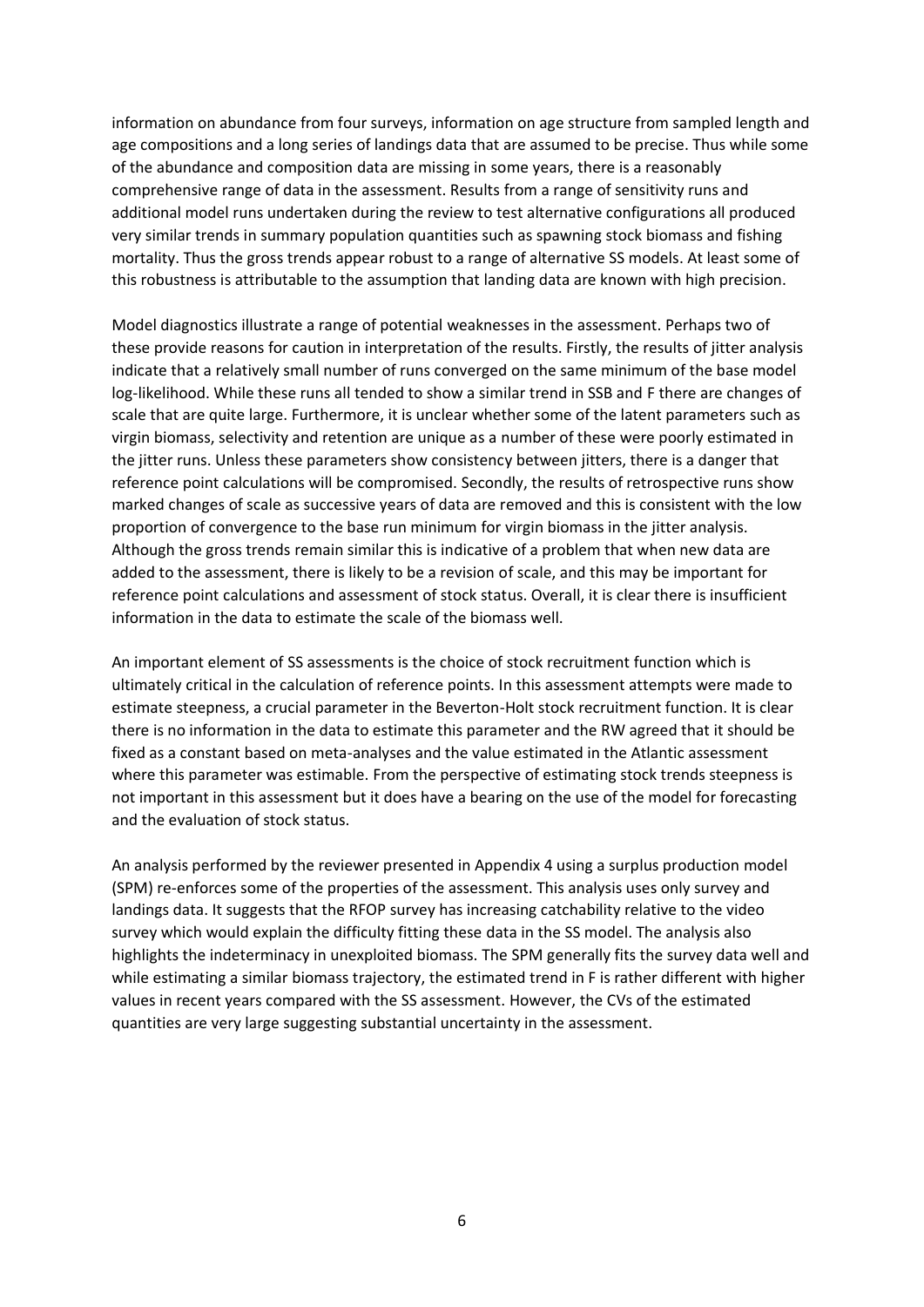# Consider how uncertainties in the assessment, and their potential consequences, are addressed.

There are perhaps three classes of consideration in relation to uncertainty. These are the conditioning assumptions, the overall goodness of fit, and estimates of precision of the model parameters and quantities of interest (SSB, F etc). Some of the uncertainty in the conditioning assumptions were addressed with sensitivity runs that considered alternative values of M, steepness, male contribution to SSB and the estimation of growth parameters. Given that there are multiple plausible alternative assumptions it is extremely difficult to explore fully the range of uncertainty. With the collection of sensitivity runs undertaken it appears that the estimated trends are insensitive to alternative hypotheses. Additional runs undertaken at the request of the review panel that included estimating the selectivity parameters and omitting the RFOP survey did improve model fit but with relatively small changes to the main stock trends.

Although a number of changes made to the AW base model resulted in a new base model that better fitted the data, there was still a lack of fit notably to the commercial vertical line survey and the age compositions. This will affect the quality of the estimated CVs for the quantities of interest since these are based on the shape of the likelihood at its minimum where it is assumed the underlying statistical assumptions are satisfied. This will not be the case where there are poor fits to the data. The jitter runs suggest the likelihood at the minimum is poorly defined in which case the approximation used to estimate parameter variance may not be adequate and a MCMC approach would be a more robust method.

The assumed CVs for the landings are very low. Despite this, the fitted catches for all categories of catch showed higher variability than the input data. In a trial run when the CVs on the landings was increased to 0.3, this problem became even worse. Clearly if the CV of the landings data is underestimated the CVs of the estimated quantities of interest will be too low. In my opinion this is a likely occurrence and the apparent inability to fit the catch data without imposing a very low CV is a cause for concern.

Sensitivities to the data were explored in relation to the survey data and the age data. Better model fits were obtained with the age data entered as age compositions rather than conditional age-atlength. The RFOP survey shows a slightly increasing biomass trend in recent years in contrast to other surveys covering the same time period. Runs without the RFOP survey did not show any major change. After much discussion the panel agreed it should be included as the survey was downweighted in the likelihood and had little overall influence.

#### Provide, or comment on, recommendations to improve the assessment

Recommendations from the DW and AW were briefly reviewed at the meeting and supported. I missed any strong recommendation to develop or strengthen survey abundance indices. Such indices are essential for a well-conditioned assessment. The current Gulf scamp assessment only makes effective use of the video survey and the headboat survey. The former is not fit particularly well yet is the only fishery independent survey. Further work to refine this index and a commitment to its future operation are important. The headboat index is also important as it is the only other index that is reasonably well fit by the model. Although it is standardized it is not explicitly corrected for technological creep, an issue that deserves investigation to avoid bias over time.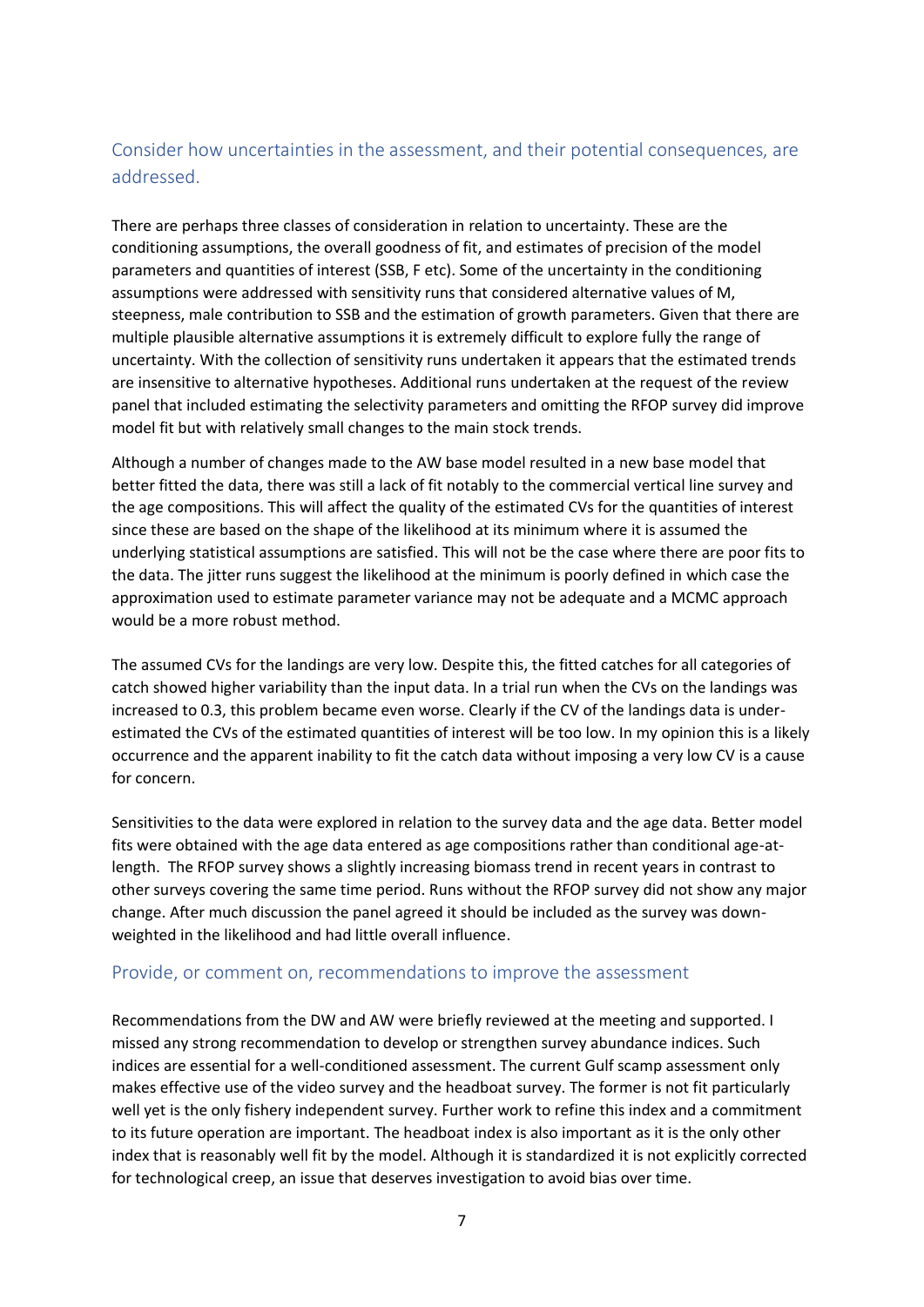Selectivity parameters are influential parameters in the model. In this assessment *a priori* assumptions were made about the shape of the selection curve which, while reasonable, need to be supported by experimental evidence. It would be desirable to conduct field experiments to identify the appropriate selectivity for the fleets concerned.

Since this is a research track assessment it would be useful to explore a number of simpler assessment approaches to explore the data in order to understand them better before building a complex and highly parameterized SS model. For example, a full age structured model can be used to analyse the survey data alone (e.g. Cotter et al 2007) while almost any surplus production model can be used to investigate biomass indices, with or without catch data (Pedersen and Berg, 2017, Cook et al, 2021, Appendix 4). These models can be applied to explore the consistency of information in the catch and index data and help in the specification of more complex models. It would also be useful to investigate the length frequency data with length based methods such as LIME (Rudd and Thorson, 2017) to gain insights into the quality of the data.

#### Atlantic scamp

# Evaluate the data used in the assessment, including discussion of the strengths and weaknesses of data sources and decisions.

The data available consisted of reported landings from the commercial fleets, estimates of catch derived from surveys for the recreational fleets, length and age compositions covering some years and both fishery independent and fishery dependent indices. Estimates of discards and their mortality were also available. Biological information on growth and transition from female to male were obtained external to the assessment. Natural mortality estimates were derived from standard methods (Lorenzen and Then) based on life history characteristics and meta-analyses.

For the catch data and the survey indices, CVs were estimated externally from the assessment model and used as in initial estimate of uncertainty. These were used in the assessment model and affect the weighting of data in the objective function. Such estimates are based either on the sampling design implemented for the acquisition of data or modelling and do not necessarily capture all sources of uncertainty, such as changes in the spatial distribution of fish or the influence of time varying environmental effects. They are therefore generally minimum estimates. To some degree this is recognised in the assessment model used which can estimate additional variability. For the commercial landings data, a very low CV was assumed which, in effect, means that these data are treated as constants for the purposes of assessment. There is a justifiable belief that these data are the most precise but the extremely low CV assumed is very low even for the most sophisticated landings recording system and a figure closer to 10% or even 20% seems more likely.

The abundance indices included fishery dependent series. These were derived from model based analyses that seek to standardize CPUE by accounting for fleet behaviour, such as changes in fleet distribution and target species. This is a necessary and desirable procedure that, *inter alia,* can provide estimates of precision. However, the indices are not corrected of technological creep and there is a danger that recent CPUE over-estimates abundance relative to early estimates. Some analysis of this issue would be desirable especially as the recreational headboat index appears to be influential in the assessment.

Given the data available a number of methods could be applied that include data limited methods making use of survey and catch data only, simple surplus production models that can account for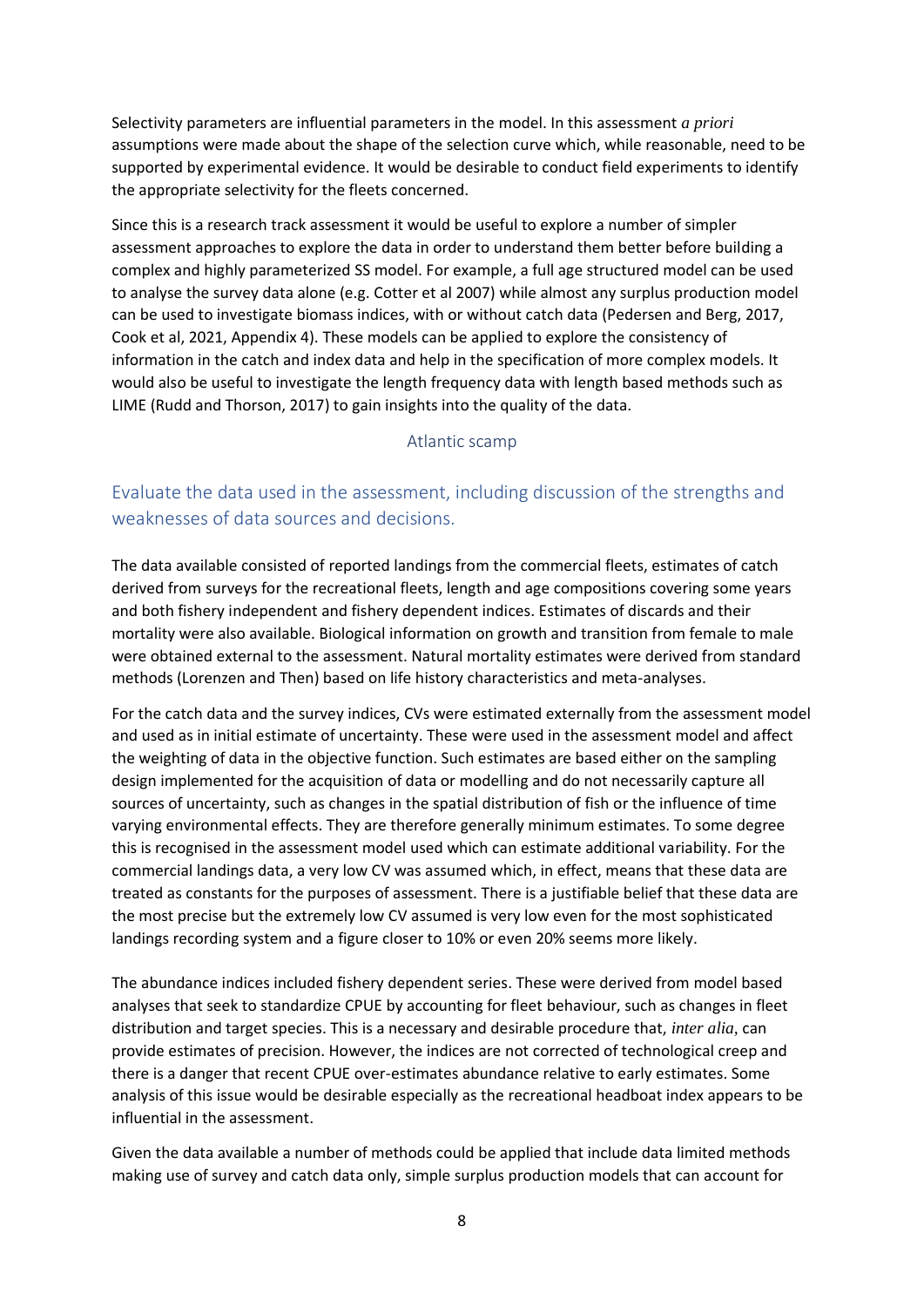density dependence in biological traits, length only or age only methods, and fully integrated approaches that seek to include all sources of data in a single framework. The analyst chose the latter option in the form of the Beaufort Assessment Model (BAM). This approach was designed for data of this type and hence the data are sufficient for the chosen method. It does, however, require a number of quite strong assumptions about growth, maturation, natural mortality and, in this case the transition from female to male at older ages. These were assumed to be time invariant but are likely to vary and there is naturally uncertainty about the extent to which the simplifying assumption of constancy is adequate.

# Evaluate and discuss the strengths and weaknesses of the methods used to assess the stock, taking into account the available data.

The principal assessment model used was the current version of BAM which is based around an age structured population dynamics model and shares many of the characteristics of Stock Synthesis. It is well established and has been in use for many years in this region. It has been published in peer reviewed literature and can be regarded as scientifically sound in the hands of a competent practitioner. It may be viewed as a modelling framework within which a wide variety of models can be configured. Hence the validity of the model implemented and its robustness will depend upon the way it is configured and the data involved. For the Atlantic assessment the model was configured following standard practice with high precision given to the landings data, Dirichlet-Multinomial weighting given to the composition data, reweighting of the abundance indices, and assumed Beverton-Holt stock-recruitment function with estimated steepness. This is a scientifically sound approach. The robustness of the model can in part be judged from the diagnostics of model fit and performance discussed below. Robustness needs also to be evaluated in the context in which it is to be used. Overall, I felt that the model was robust given the satisfactory convergence in the jitter runs and the retrospective analysis. There is some uncertainty in steepness estimates which appeared to be sensitive to the choice of selectivity time blocks and this may be important in reference point calculations. At present the assessment is for research purposes and this issue may be resolved by the time of an operational assessment.

The principal strength of the assessment approach is the ability to incorporate a disparate range of data into a single modelling framework and hence extract as much information as possible. The specific software tool also provides a range of diagnostics that help understand model performance and quantify much of the uncertainty. In this particular assessment there is information on abundance from three surveys, information on age structure from sampled length and age compositions and a long series of landings data that are assumed to be precise. Thus, while some of the abundance and composition data are missing in some years, there is a reasonably comprehensive range of data in the assessment. Results from a series of sensitivity runs and additional model runs undertaken during the review to test alternative configurations all produced similar trends in summary population quantities such as spawning stock biomass and fishing mortality. The gross trends, therefore, appear robust to a range of alternative models. At least some of this robustness is attributable to the assumption that landing data are known with high precision. In contrast to the Gulf assessment, the jitter analysis for the BAM model showed consistency in reaching the same minimum log-likelihood, thus providing more confidence in the estimated quantities.

In addition to the conventional approach of using sensitivity analysis to investigate uncertainty, this assessment included an ensemble modelling method that considered errors in the data as well as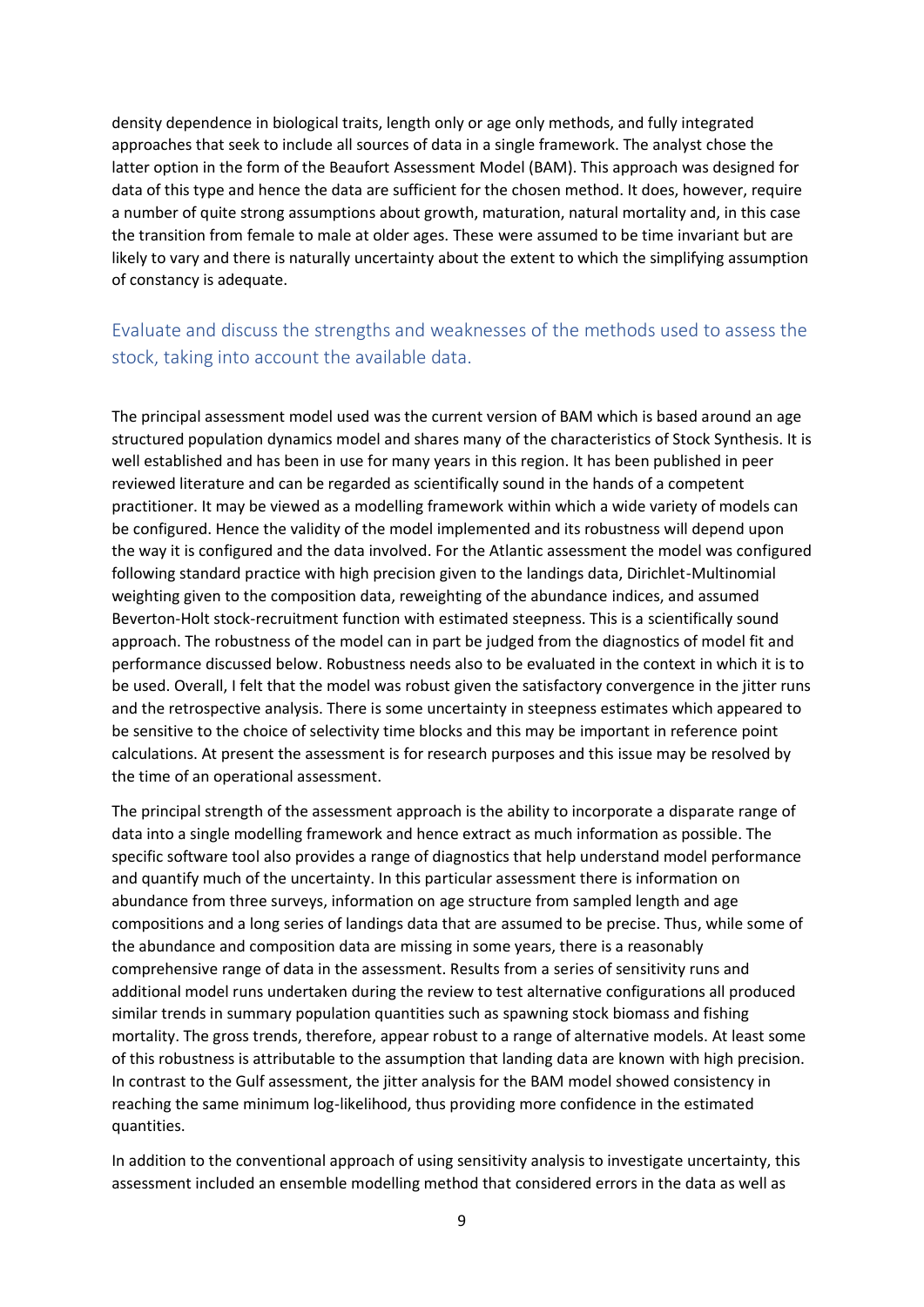uncertainties in some of the conditioning assumptions (e.g. M, discard mortality etc). This is an important step forward in deriving more realistic posterior distributions of the quantities of interest.

The results of retrospective runs showed a high degree of consistency in SSB and F but with a notable spike in F in 2014. Thus the assessment appears reliable in its estimate of SSB but with some modest uncertainty on the terminal estimate of F.

An important element of the assessment is the choice of stock recruitment function which is ultimately critical in the calculation of reference points. In this assessment steepness, a crucial parameter in the Beverton-Holt stock recruitment function, was estimable. It is clear that there is some information in the data to estimate this parameter since recent recruitment and SSB values appear to lie close to the descending limb of the stock-recruitment relationship. While this is encouraging it is noteworthy that the estimates of steepness were sensitive to other model assumptions such as the number of time blocks used to estimate selectivity parameters. Recent recruitment will also be subject to higher uncertainty which will inevitably affect the estimate of steepness. From the perspective of estimating stock trends steepness is less important in this assessment but it does have a bearing on the use of the model for forecasting and the evaluation of stock status.

One of the main issues explored at the RW related to the choice of time blocks. These were originally chosen as two blocks coinciding with a change in fishery regulations where the minimum landing size was increased from 1992 onwards. This might be expected to result in a selectivity curve shifted to the right in recent years. However, the model estimated the reverse despite observed landing length frequencies where the mode has shifted right over time. BAM estimates selectivity by age rather than length and this may explain the result if size at age has changed. Exploratory runs that considered from one to six time blocks did not resolve the apparent inconsistency but it was clear that the two time block model fit the data best and was retained in the new base model. Further investigation of this apparent anomaly is still required, however.

In the AW base model discards and landings were modelled as two separate fleets with independent selectivity functions. This means that the estimated selectivities are a combination of fleet selectivity and a retention function. By estimating overall selectivity independently for each catch category (i.e., landings and discards) there may be inconsistency with the actual fleet selectivity and retention function between the two categories for a given fleet. As BAM does not currently offer an option to model discards as arising from a single fleet with a retention function, the panel requested a run with landings and discards combined for each fleet. This run gave similar results to the original AW base run but without the need to estimate additional selectivity parameters and the configuration was retained for a revised based model.

An analysis performed by the reviewer presented in Appendix 4 using a surplus production model (SPM) supports some of the properties of the assessment, and in particular, its greater consistency compared to the Gulf assessment. This analysis uses only survey and landings data. It suggests that fishery dependent surveys have increasing catchability relative to the video survey. Here unexploited biomass is well determined and the retrospective pattern (Appendix 4, Figure 4) is well behaved as with the BAM assessment. The SPM generally fits the survey data well and while estimating a similar biomass trajectory, the estimated trend in F is rather different with much higher values in recent years compared with the BAM assessment, perhaps as a result of the fishing power increment adjustment for the commercial CPUE indices.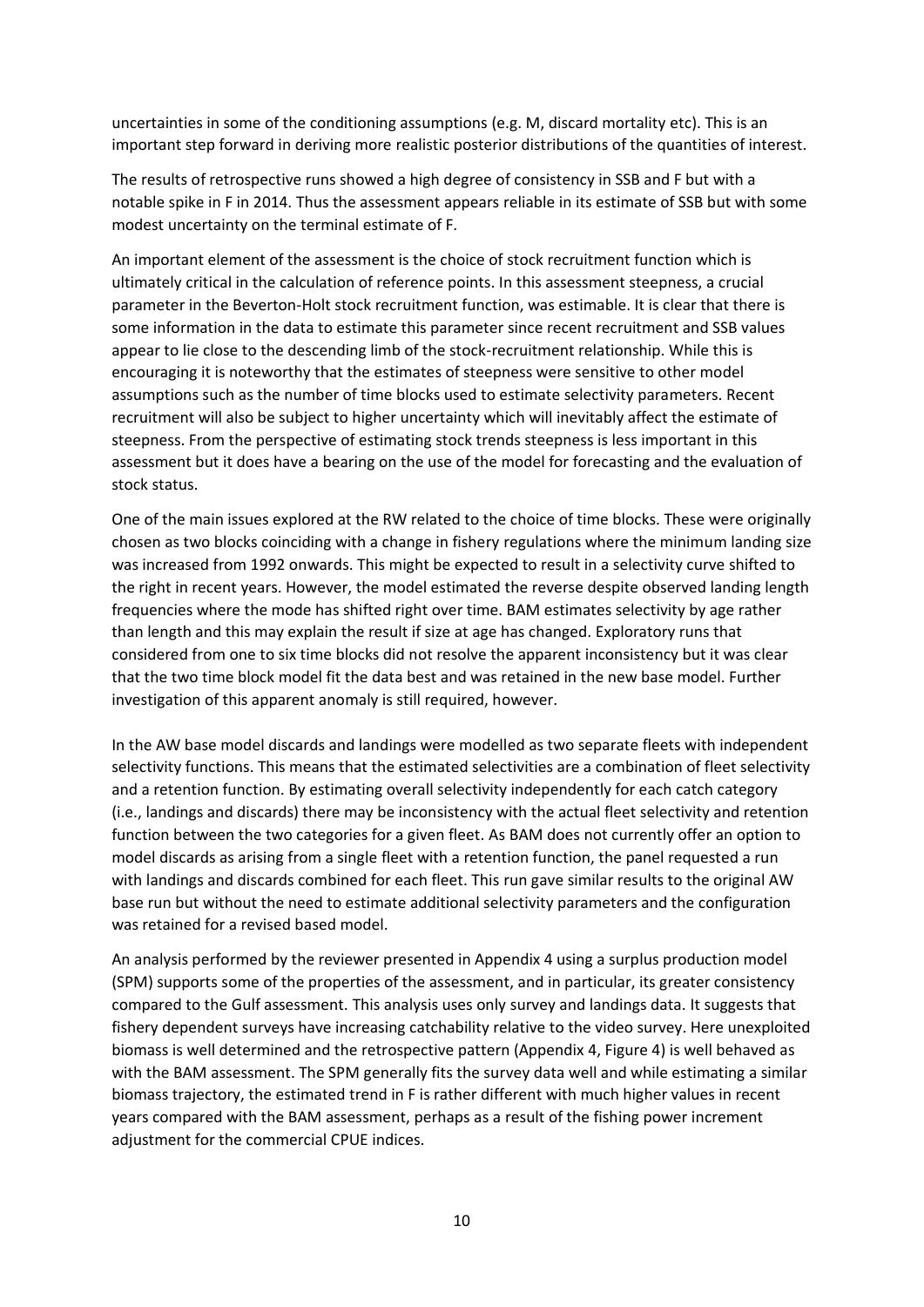# Consider how uncertainties in the assessment, and their potential consequences, are addressed.

There are perhaps three classes of consideration in relation to uncertainty. These are the conditioning assumptions, the overall goodness of fit, and estimates of precision of the model parameters and quantities of interest (SSB, F etc). Some of the uncertainty in the conditioning assumptions were addressed with sensitivity runs that considered alternative values of M, steepness, male contribution to SSB and aging error. Given that there are multiple plausible alternative assumptions it is extremely difficult to explore fully the range of uncertainty. With the collection of sensitivity runs undertaken it appears that the estimated trends are relatively insensitive to alternative hypotheses. Additional runs undertaken at the request of the review panel included changing the selectivity blocks, using domed selectivity, and combining landings and discards. Changing selectivity blocks had one of the largest effects on the estimate of steepness as a result of much lower values of recruitment in recent years. These steepness values were around 0.27 compared to ca 0.57 for the base model and appear unrealistically low. The two block configuration was therefore retained.

Although a number of changes made to the AW base model resulted in a new base model that better fitted the data, there was still some lack of fit notably to the composition data. This will affect the quality of the estimated CVs for the quantities of interest since these are based on the shape of the likelihood at its minimum where it is assumed the underlying statistical assumptions are satisfied.

Sensitivities to the data and some biological constants (e.g. M, discard mortality, etc) were explored using an ensemble modelling approach. Here the underlying model structure was retained and disturbances around the base model and data simulated. This gives an insight into the uncertainty in the quantities of interest that includes uncertainty well beyond asymptotic CVs. This is a major step forward but because the population dynamics are kept unchanged uncertainty around these dynamics is not fully explored. Some of the uncertainty in the ensemble analysis, for example in M and discard mortality, could be included in a full Bayesian model with these quantities treated as parameters with priors. Posterior distributions estimated from MCMC sampling would provide some insight as to whether the data contained any information on these quantities as well as quantifying uncertainty.

#### Provide, or comment on, recommendations to improve the assessment

Recommendations from the DW and AW were briefly reviewed at the meeting and supported. I missed any strong recommendation to develop or strengthen survey abundance indices. Such indices are essential for a well-conditioned assessment. The current Atlantic scamp assessment makes effective use of three surveys. The video survey is the only fishery independent survey and further work to refine this index, and a commitment to its future operation are important. The headboat index is also important as it is the longest time series that is well fit by the model. Although it is standardized it is not explicitly corrected for technological creep, an issue that deserves investigation to avoid bias over time.

Selectivity parameters are influential parameters in the model. In this assessment *a priori* assumptions were made about the shape of the selection curve which, while reasonable, need to be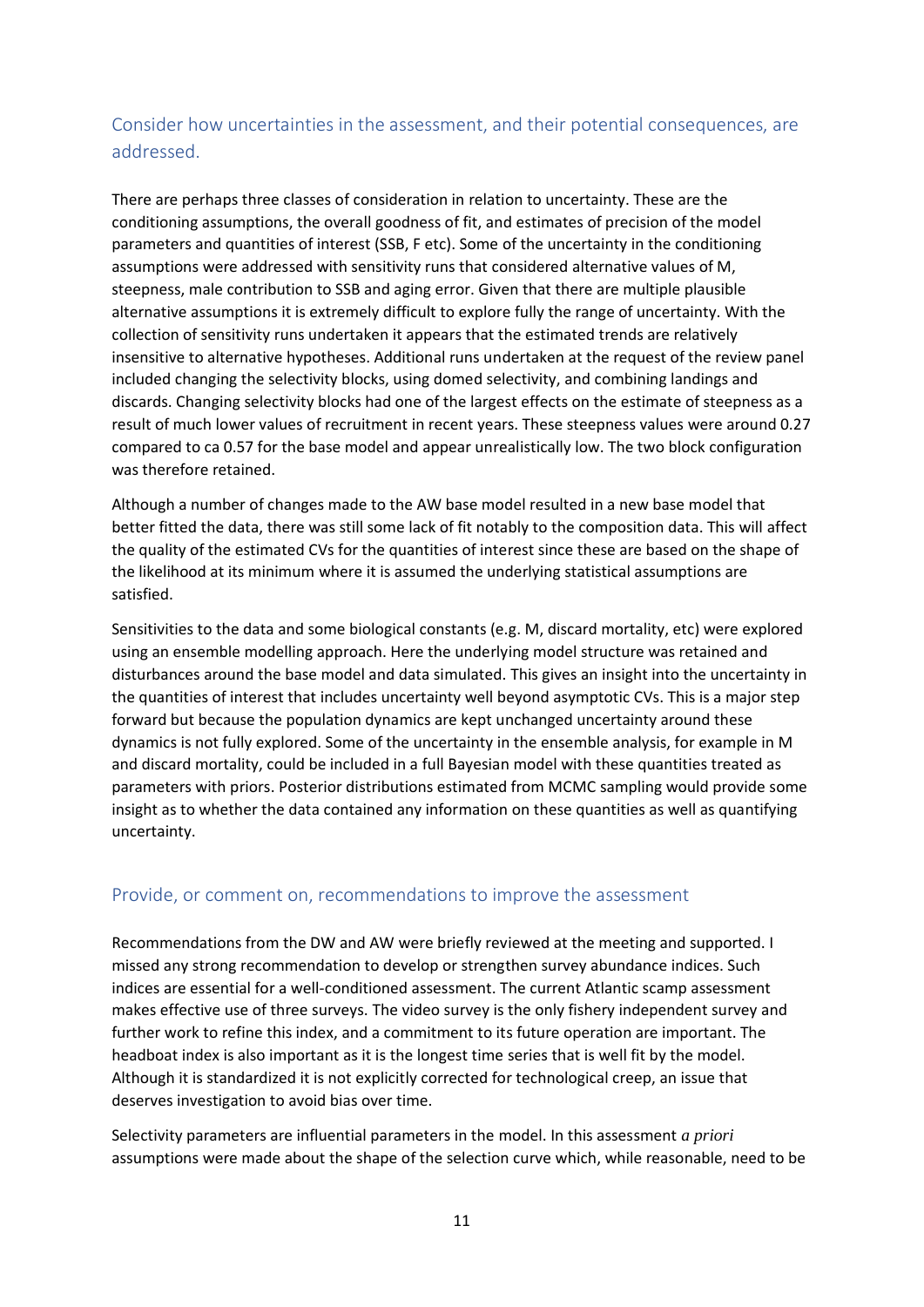supported by experimental evidence. It would be desirable to conduct field experiments to identify the appropriate selectivity for the fleets concerned.

Currently BAM does not support an option to model discards with a retention function and appears to require this catch category to be modelled as a separate fleet. This does not reflect the way the observations arise and the model needs to be enhanced to allow discards to be modelled with a separate retention function for the fleet concerned.

Since this is a research track assessment, it would be useful to explore several simpler assessment approaches to explore the data in order to understand them better before building a complex and highly parameterized SS model. For example, a full age structured model can be used to analyse the survey data alone (e.g. Cotter et al 2007) while almost any surplus production model can be used to investigate biomass indices, with or without catch data (Pedersen and Berg, 2017, Cook et al, 2021, Appendix 4). These models can be applied to explore the consistency of information in the catch an index data and help in the specification of more complex models. It would also be useful to investigate the length frequency data with length-based methods such as LIME (Rudd and Thorson, 2017) to gain insights into the quality of the data.

# Provide recommendations on possible ways to improve the Research Track Assessment process.

The focus of the review was very much on the fit of the assessment model to the data. This is an important component of evaluating a model. However, uncertainty needs to be considered also in the context of the ability of the model to estimate stock status relative to reference points. In the Gulf assessment, for example, there were moderate changes in biomass scale and F even though the qualitative trends remained similar under different model configurations. It would be useful to know whether these differences also affected the perception of stock status. I therefore recommend that research track assessments include estimation of reference points so that the robustness of stock status evaluation can be made.

I had the impression that the decision to use SS or BAM as the assessment framework had been made before any analysis of the data. These assessment frameworks are, of course, appropriate and state of the art. Nevertheless, as this is a research track, more exploration of the data before deciding on the modelling approach is desirable to encourage innovation and better inform the final analytical approach. Some ways of exploring the data are outlined in the previous section.

#### Conclusions and recommendations

Both assessments are thorough and high-quality analyses and represent the best science available. The Atlantic assessment is probably the more reliable on the basis of the model diagnostics, both in terms of fit to the data and retrospective pattern. The Gulf assessment is more challenging as two of the surveys are not fit well and there is uncertainty about the estimate of unexploited biomass which affects its scale. This is reflected in a rather poor retrospective pattern. Improvements were made to both assessment models during the review, but it is acknowledged that more improvements are possible before an operational assessment is established.

Recommendations are made in the Findings section as required by the Review Workshop terms of Reference.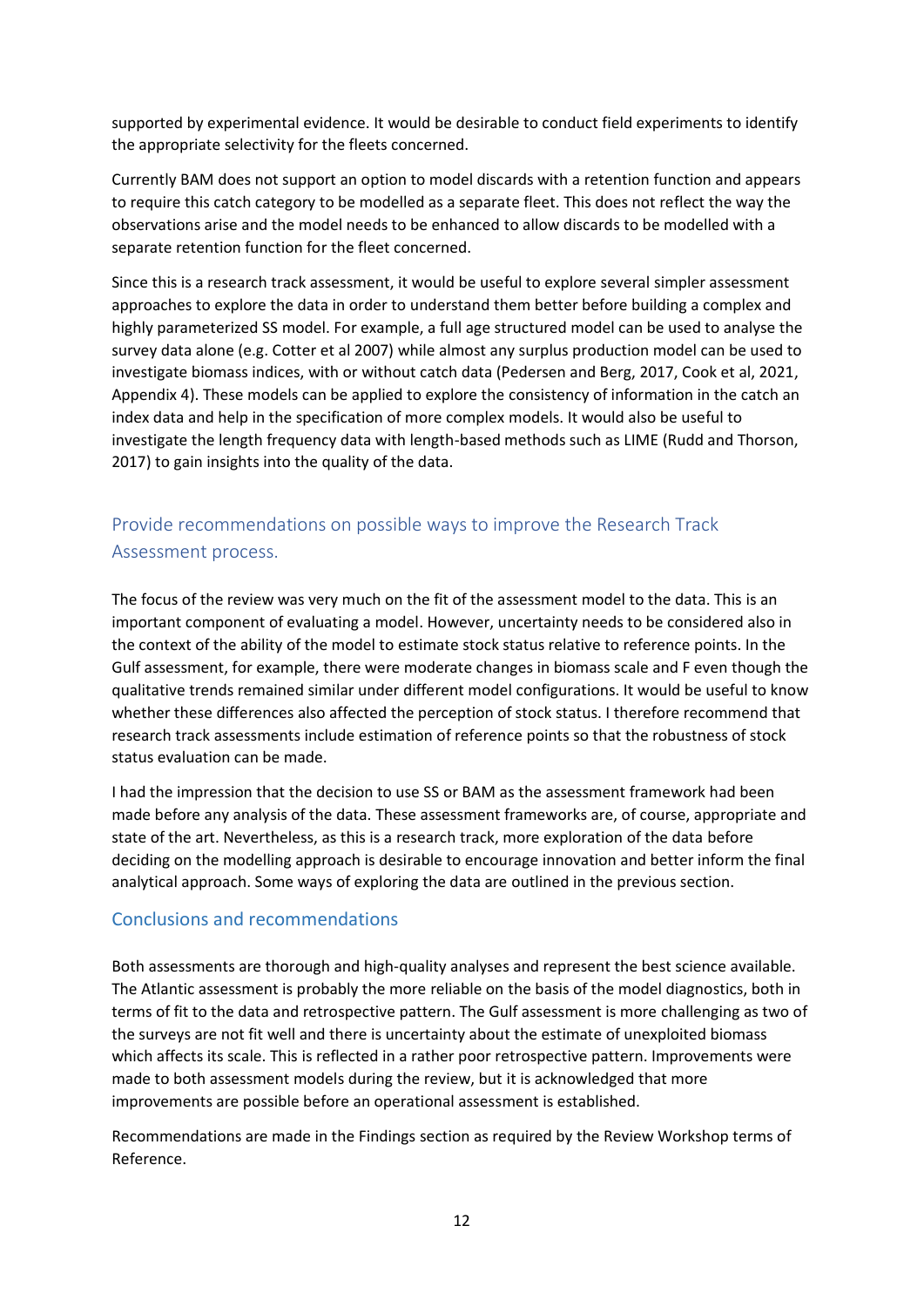#### NMFS review process

The SEDAR 68 was an effective way to review research track assessments of scamp. The review workshop was well organized with material available in advance of the meeting which facilitated productive discussions at the meeting. The virtual meeting facilities functioned well and the work was conducted in a positive and fruitful manner. The analytical team provided excellent cooperation. The review panel comprised experts with a wide range of relevant expertise that covered the main disciplines involved in the analysis. No major disagreements emerged during the meeting.

#### References

Cotter, John, Rob Fryer, Benoit Mesnil, Coby Needle, Dankert Skagen, Maria-Teresa Spedicato, Verena Trenkel. (2007). A review of Fishery-Independent assessment models, and initial evaluation based on simulated data. ICES CM 2007/O:04

Cook, Robin and Acheampong, Emmanuel and Aggrey-Fynn, Joseph and Heath, Mike (2021) A fleet based surplus production model that accounts for increases in fishing power with application to two West African pelagic stocks. Fisheries Research, 243. 106048. ISSN 01657836

Pedersen, M. W., and Berg, C. W. 2017. A stochastic surplus production model in continuous time. Fish and Fisheries 18: 226–43. [https://doi.org/10.1111/faf.12174.](https://doi.org/10.1111/faf.12174)

Rudd, MB and Thorson, JT. 2017. Accounting for variable recruitment and fishing mortality in lengthbased stock assessments for data-limited fisheries. Canadian Journal of Fisheries and Aquatic Science[s https://doi.org/10.1139/cjfas-2017-0143.](https://doi.org/10.1139/cjfas-2017-0143)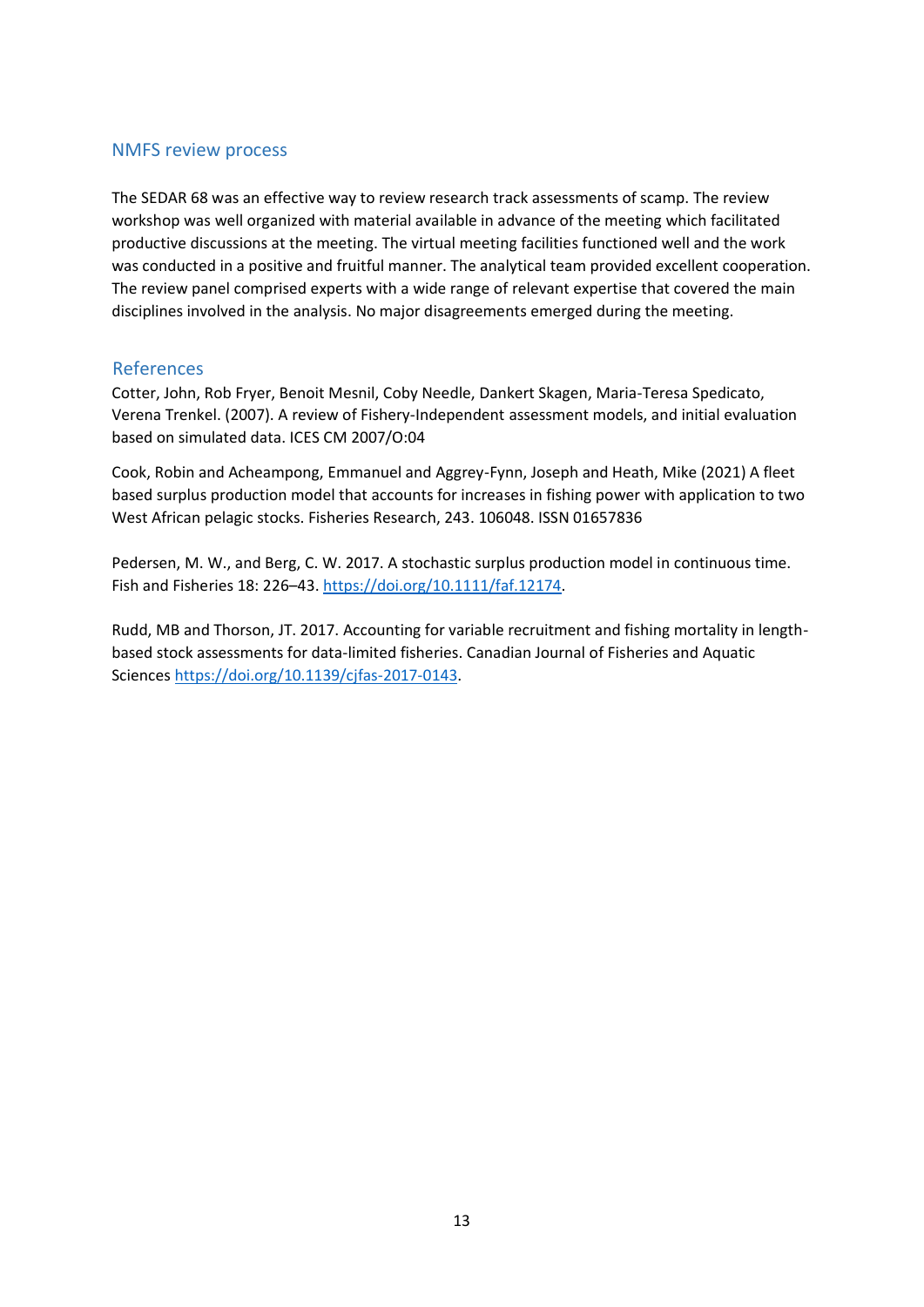| Document#                                          | $\sim$ performance in the content of the content of the $\sim$<br>Title                                                                                                                         | Authors                                                               | Date<br>Submitted                                          |
|----------------------------------------------------|-------------------------------------------------------------------------------------------------------------------------------------------------------------------------------------------------|-----------------------------------------------------------------------|------------------------------------------------------------|
|                                                    | <b>Documents Prepared for the Stock ID</b><br><b>Process</b>                                                                                                                                    |                                                                       |                                                            |
| SEDAR68-SID-01                                     | <b>Brief</b><br>of<br>Summary<br>TagRecapture Program                                                                                                                                           | FWRI-FDM   Rachel Germeroth                                           | 8 April 2019<br>Updated: 3<br>September<br>2019            |
| SEDAR68-SID-02                                     | Larval dispersal of scamp (Mycteroperca<br><i>phenax</i> ) in the waters off the<br>southeastern United States: Connectivity<br>within and between the Gulf of Mexico<br>and Atlantic Ocean     | J. R. Brothers, M.<br>Karnauskas, C.B.<br>Paris, and K.W.<br>Shertzer | 28 September<br>2019                                       |
| SEDAR68-SID-03                                     | <b>Preliminary Genetic Stock Assessment</b><br>of Scamp (Mycteroperca phenax) in<br><b>Florida Waters</b>                                                                                       | Elizabeth Wallace                                                     | 26 July 2019<br>Updated: 20<br>September<br>2019           |
| SEDAR68-SID-04                                     | Population Genetic Analyses of Scamp                                                                                                                                                            | Darden, T. and M.<br>Walker                                           | 26 July 2019<br>Updated: 22<br>August 2019                 |
| SEDAR68-SID-05                                     | Gulf of Mexico and Atlantic Scamp<br><b>Stock ID Process Final Report</b>                                                                                                                       | <b>Stock ID Panel</b>                                                 | 31 March 2020                                              |
| <b>Documents Prepared for the Data</b><br>Workshop |                                                                                                                                                                                                 |                                                                       |                                                            |
| SEDAR68-DW-01                                      | Standardized video counts of Southeast<br>U.S. Atlantic scamp and yellowmouth<br>grouper (Mycteroperca phenax and<br>Mycteroperca interstitialis) from the<br><b>Southeast Reef Fish Survey</b> | Rob Cheshire and<br>Nathan Bacheler                                   | 7 February<br>2020                                         |
| SEDAR68-DW-02                                      | Standardized catch rates of scamp and<br>yellowmouth grouper (Mycteroperca<br>phenax and Myteroperca interstitialis) in<br>the southeast U.S. from headboat<br>logbook data                     | Sustainable<br><b>Fisheries Branch</b>                                | 4 March 2020                                               |
| SEDAR68-DW-03                                      | Standardized catch rates of scamp and<br>yellowmouth grouper (Mycteroperca<br>phenax and Myteroperca interstitialis) in<br>the southeast U.S. from commercial<br>logbook data                   | Sustainable<br><b>Fisheries Branch</b>                                | 2 March 2020<br>Updated: 9<br>March 2020;<br>13 April 2020 |
| SEDAR68-DW-04                                      | Scamp/Yellowmouth Grouper Fishery-<br>Independent Indices of Abundance in<br>US South Atlantic Waters Based on a<br>Chevron Video Trap Survey and a Short<br><b>Bottom Longline Survey</b>      | Walter J. Bubley,<br>Dawn Glasgow, and<br>Tracey I. Smart             | 20 February<br>2020                                        |

## Appendix 1. Materials provided for the review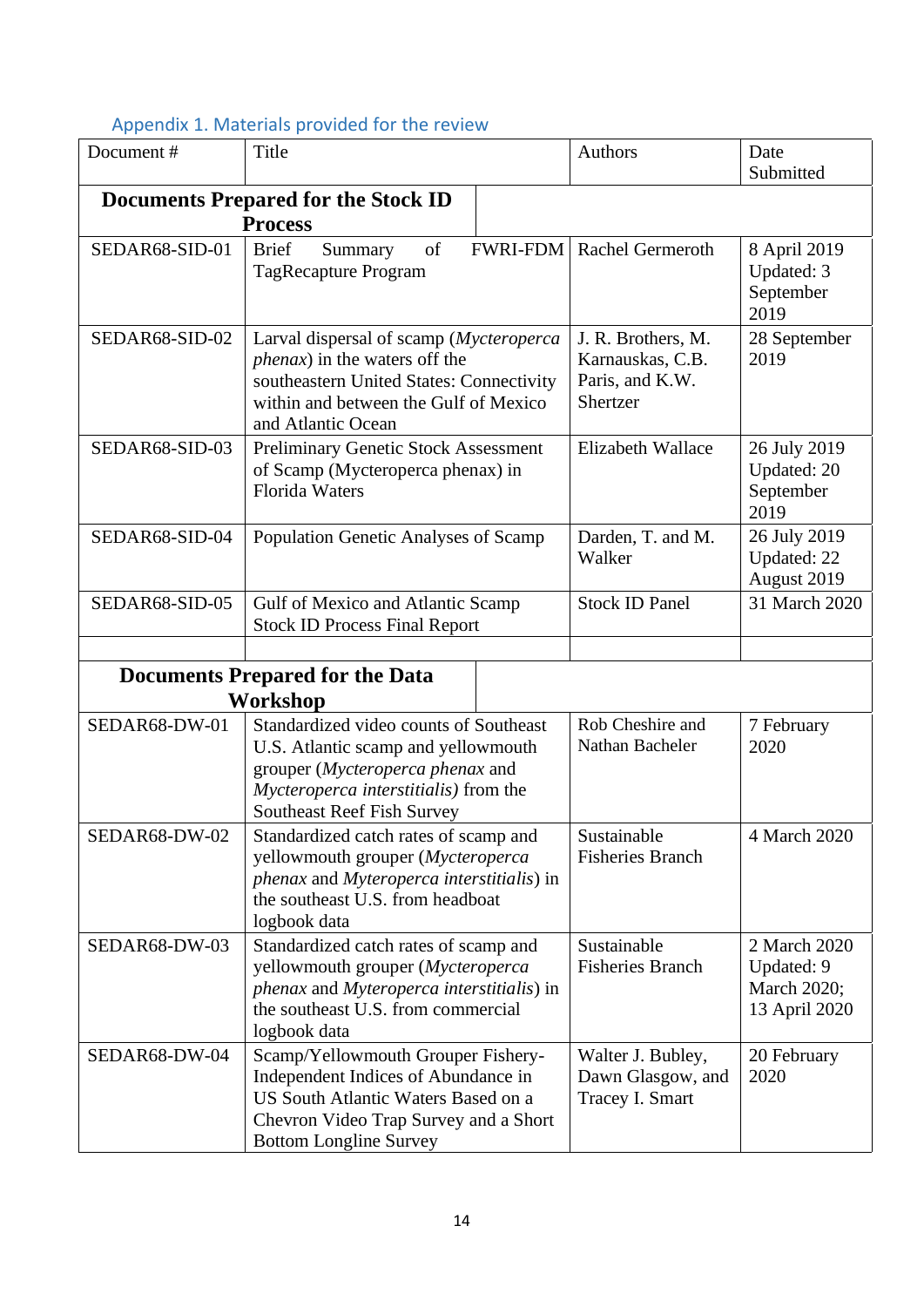| SEDAR68-DW-05<br>SEDAR68-DW-06 | <b>Reproductive Parameters for South</b><br>Atlantic Scamp and Yellowmouth<br>Grouper in Support of the SEDAR 68<br><b>Research Track Assessment</b><br>Fisheries-independent data for Scamp | David M. Wyanski,<br>Dawn M. Glasgow,<br>Keilin R.<br>GamboaSalazar, and<br>Wally<br>J. Bubley<br>Jessica Keller,                                          | 4 March 2020<br>Updated: 31<br>October 2020<br>19 February                                             |
|--------------------------------|----------------------------------------------------------------------------------------------------------------------------------------------------------------------------------------------|------------------------------------------------------------------------------------------------------------------------------------------------------------|--------------------------------------------------------------------------------------------------------|
|                                | (Mycteroperca phenax) from reef-fish<br>visual surveys in the Florida Keys and<br>Dry Tortugas, 1999-2018                                                                                    | Jennifer Herbig, and<br>Alejandro Acosta                                                                                                                   | 2020                                                                                                   |
| SEDAR68-DW-07                  | Indices of abundance for Scamp<br>(Mycteroperca phenax) using combined<br>data from three independent video<br>surveys                                                                       | Kevin A.<br>Thompson,<br>Theodore S.<br>Switzer, Mary C.<br>Christman, Sean F.<br>Keenan, Christopher<br>Gardner, Katherine<br>E. Overly, Matt<br>Campbell | 19 February<br>2020<br>Updated: 21<br>October 2020                                                     |
| SEDAR68-DW-08                  | Recreational Survey data for Scamp<br>and Yellowmouth Grouper in the<br>South Atlantic                                                                                                       | Vivian M. Matter<br>and Matthew A.<br>Nuttall                                                                                                              | 2 March 2020<br>Updated: 11<br>March 2020<br>Updated: 25<br>August 2020<br>Updated: 27<br>October 2020 |
| SEDAR68-DW-09                  | Recreational Survey data for Scamp<br>and Yellowmouth Grouper in the Gulf<br>of Mexico                                                                                                       | Vivian M. Matter<br>and Matthew A.<br>Nuttall                                                                                                              | 2 March 2020<br>Updated: 11<br>March 2020<br>Updated: 25<br>August 2020<br>Updated: 27<br>October 2020 |
| SEDAR68-DW-10                  | SEFSC computation of variance<br>estimates for custom data aggregations<br>from the Marine Recreational<br><b>Information Program</b>                                                        | Kyle Dettloff,<br>Vivian M. Matter,<br>and Matthew Nuttall                                                                                                 | 11 March 2020                                                                                          |
| SEDAR68-DW-11                  | <b>Estimates of Historic Recreational</b><br>Landings of Scamp and Yellowmouth<br>Grouper in the South Atlantic Using the<br><b>FHWAR Census Method</b>                                      | Ken Brennan                                                                                                                                                | 25 February<br>2020<br>Updated: 29<br>May 2020                                                         |
| SEDAR68-DW-12                  | <b>Estimates of Historic Recreational</b><br>Landings of Scamp and Yellowmouth<br>Grouper in the Gulf of Mexico Using the<br><b>FHWAR Census Method</b>                                      | Ken Brennan                                                                                                                                                | 25 February<br>2020<br>Updated: 29<br>May 2020                                                         |
| SEDAR68-DW-13                  | <b>Marine Recreational Information</b><br>Program Metadata for the Atlantic, Gulf<br>of Mexico, and Caribbean regions                                                                        | Vivian M. Matter<br>and Matthew A.<br>Nuttall                                                                                                              | 2 March 2020                                                                                           |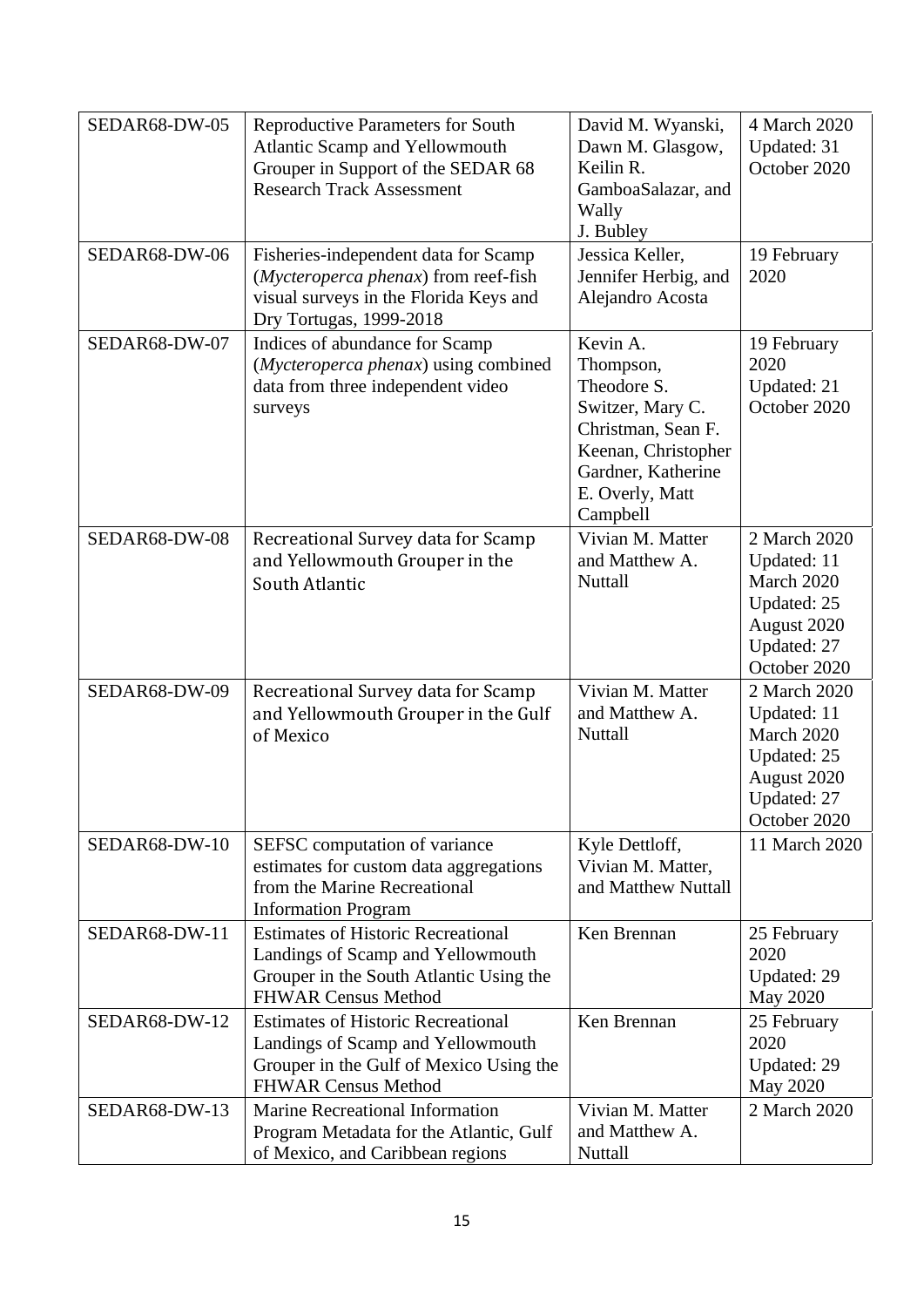| SEDAR68-DW-14 | <b>SEAMAP Reef Fish Video Survey:</b><br>Relative Indices of Abundance of Scamp                                                                                                                                                                                    | Matthew D.<br>Campbell, Kevin R.<br>Rademacher, Paul<br>Felts, Brandi Noble,<br>Joseph Salisbury,<br>and John Moser | 20 February<br>2020                                                               |
|---------------|--------------------------------------------------------------------------------------------------------------------------------------------------------------------------------------------------------------------------------------------------------------------|---------------------------------------------------------------------------------------------------------------------|-----------------------------------------------------------------------------------|
| SEDAR68-DW-15 | Scamp (Mycteroperca phenax) age<br>comparisons between aging labs in the<br><b>Gulf of Mexico and South Atlantic</b>                                                                                                                                               | Andrew D.<br>Ostrowski, Jennifer<br>C. Potts, and Eric<br>Fitzpatrick                                               | 31 March 2020                                                                     |
| SEDAR68-DW-16 | <b>Commercial Discard Length</b><br>Composition for South Atlantic Scamp<br>and Yellowmouth Grouper                                                                                                                                                                | Sarina F. Atkinson                                                                                                  | 5 March 2020<br>Updated: 27<br>August 2020                                        |
| SEDAR68-DW-17 | <b>Commercial Discard Length</b><br>Composition for Gulf of Mexico Scamp<br>and Yellowmouth Grouper                                                                                                                                                                | Sarina F. Atkinson                                                                                                  | 5 March 2020<br>Updated: 27<br>August 2020                                        |
| SEDAR68-DW-18 | <b>Standardized Catch Rate Indices for</b><br>Scamp (Mycteroperca phenax) and<br>Yellowmouth Grouper (Mycteroperca<br>interstitialis) during 1986-2017 by the<br>U.S. Gulf of Mexico Headboat<br><b>Recreational Fishery</b>                                       | Gulf and Caribbean<br><b>Branch</b>                                                                                 | 2 March 2020<br>Updated: 9<br><b>June 2020</b><br>Updated: 10<br>December<br>2020 |
| SEDAR68-DW-19 | Scamp grouper reproduction on the West<br>Florida Shelf                                                                                                                                                                                                            | Susan<br>LowerreBarbieri,<br>Hayden<br>Menendez, Ted<br>Switzer, and<br>Claudia Friess                              | 4 March 2020<br>Updated: 2<br>April 2020                                          |
| SEDAR68-DW-20 | Summary of preliminary age, length, and<br>reproduction data for U.S. Gulf of<br>Mexico scamp, Mycteroperca phenax,<br>submitted for SEDAR68                                                                                                                       | Veronica Beech,<br>Laura Thornton,<br><b>Beverly Barnett</b>                                                        | 3 March 2020                                                                      |
| SEDAR68-DW-21 | Summary of preliminary age and length<br>data for U.S. Gulf of Mexico<br>yellowmouth grouper, Mycteroperca<br>interstialis, submitted for SEDAR68                                                                                                                  | Laura Thornton,<br>Veronica Beech,<br><b>Beverly Barnett</b>                                                        | 3 March 2020                                                                      |
| SEDAR68-DW-22 | Preliminary Non-Technical Fishery<br>Profile and Limited Data Summary for<br>Scamp, Mycteroperca phenax with<br>Focus on the West Florida Shelf:<br>Application of Electronic Monitoring on<br><b>Commercial Snapper Grouper Bottom</b><br><b>Longline Vessels</b> | Carole L. Neidig,<br>Daniel Roberts,<br>Max Lee, Ryan<br>Schloesser                                                 | 12 March 2020                                                                     |
| SEDAR68-DW-23 | <b>Scamp Length Frequency Distributions</b><br>from At-Sea Headboat Surveys in the<br>South Atlantic, 2005 to 2017                                                                                                                                                 | Dominique Lazarre,<br>Chris Wilson, Kelly<br>Fitzpatrick                                                            | 1 April 2020                                                                      |
| SEDAR68-DW-24 | A Summary of Observer Data from the<br>Size Distribution and Release Condition of                                                                                                                                                                                  | Dominique Lazarre                                                                                                   | 1 April 2020                                                                      |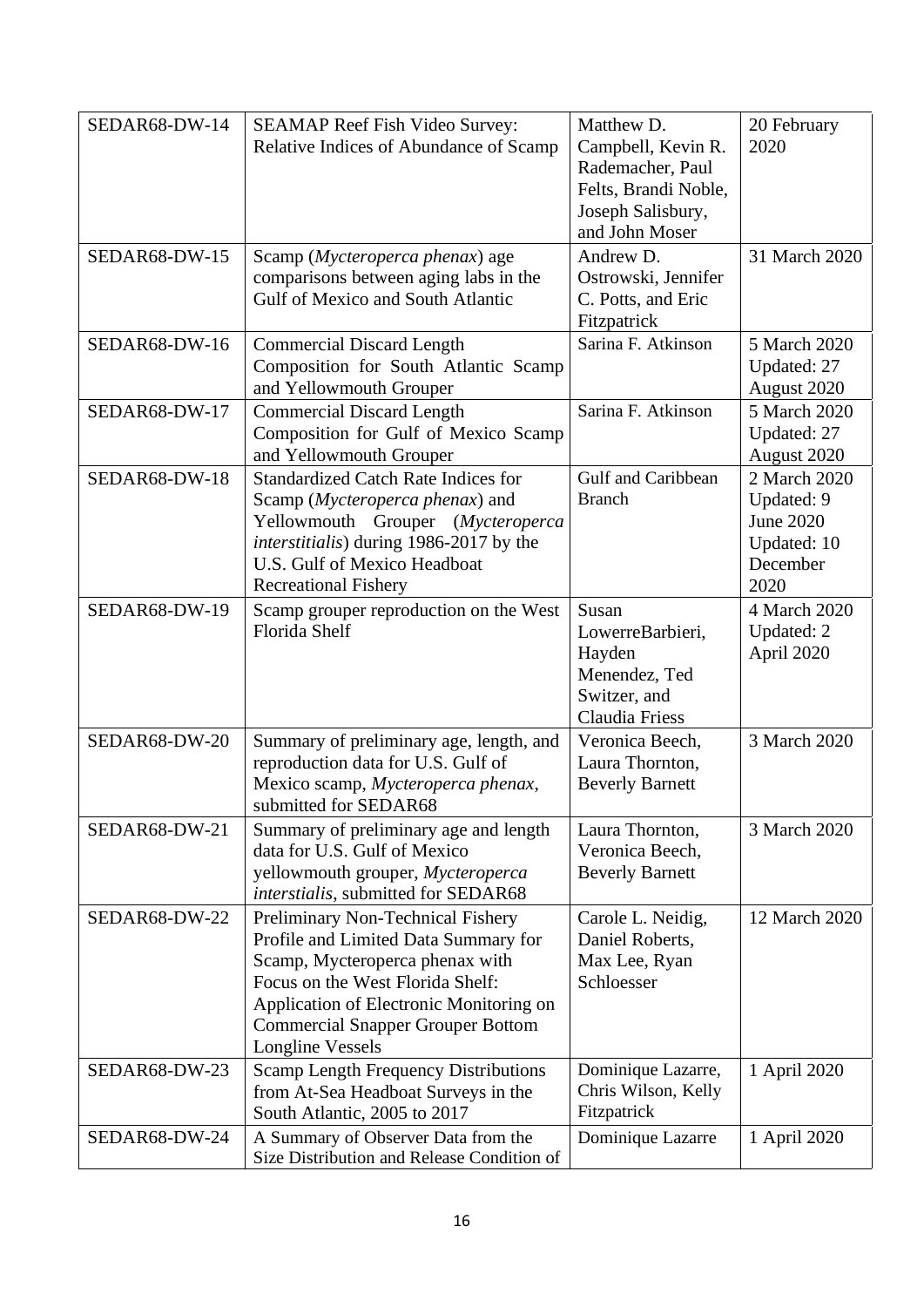|               | Scamp Discards from Recreational Fishery<br>Surveys in the Eastern Gulf of Mexico                                                                                                                                            |                                                                                                                                                  |                                                |
|---------------|------------------------------------------------------------------------------------------------------------------------------------------------------------------------------------------------------------------------------|--------------------------------------------------------------------------------------------------------------------------------------------------|------------------------------------------------|
| SEDAR68-DW-25 | Summary of the SAFMC Scamp Release<br>Citizen Science Pilot Project for SEDAR<br>68                                                                                                                                          | Julia Byrd                                                                                                                                       | 16 April 2020<br>Updated: 26<br>August 2020    |
| SEDAR68-DW-26 | Voluntary reports of Scamp caught by<br>private recreational anglers in<br>MyFishCount for SEDAR 68                                                                                                                          | Chip Collier                                                                                                                                     | 7 April 2020                                   |
| SEDAR68-DW-27 | Assigning fates in telemetry studies using<br>hidden Markov models: an application to<br>deepwater groupers released with<br>descender devices                                                                               | Brendan J. Runde,<br>Theo Michelot,<br>Nathan M.<br>Bacheler, Kyle W.<br>Shertzer, and<br>Jeffrey A. Buckel                                      | 27 February<br>2020                            |
| SEDAR68-DW-28 | Scamp grouper reproduction in the Gulf<br>of Mexico                                                                                                                                                                          | <b>Susan Lowerre-</b><br>Barbieri, Veronica<br>Beech, and Claudia<br>Friess                                                                      | 22 May 2020<br>Updated: 2<br>September<br>2020 |
| SEDAR68-DW-29 | <b>Standardized Catch Rate Indices for</b><br>Scamp (Mycteroperca phenax) and<br>Yellowmouth Grouper (Mycteroperca<br>interstitialis) during 1993-2017 by the<br>U.S. Gulf of Mexico Vertical Line and<br>Longline Fisheries | Gulf and Caribbean<br>Branch, SFD                                                                                                                | 11 September<br>2020                           |
| SEDAR68-DW-30 | <b>CPUE</b> Expansion Estimation for<br><b>Commercial Discards of Gulf of Mexico</b><br>Scamp & Yellowmouth Grouper                                                                                                          | Steven G. Smith,<br>Kevin J. McCarthy,<br><b>Stephanie Martinez</b>                                                                              | 23 September<br>2020                           |
| SEDAR68-DW-31 | <b>SEFSC Computation of Uncertainty for</b><br>Southeast Regional Headboat Survey<br>and Total Recreational Landings<br>Estimates, with Applications to SEDAR<br>68 Scamp and Yellowmouth Grouper                            | Matthew A Nuttall,<br>Kyle Dettloff, Kelly<br>E Fitzpatrick,<br>Kenneth Brennan,<br>and Vivian M<br>Matter                                       | 27 October<br>2020                             |
| SEDAR68-DW-32 | Discards of scamp (Rhomboplites<br><i>aurorubens</i> ) for the headboat fishery in<br>the US South Atlantic                                                                                                                  | Fisheries<br>Ecosystems Branch,<br><b>National Marine</b><br>Fisheries Service,<br><b>Southeast Fisheries</b><br>Science Center,<br>Beaufort, NC | 30 October<br>2020                             |
| SEDAR68-DW-33 | Discards of scamp ( <i>Mycteroperca</i><br><i>phenax</i> ) for the headboat fishery in the<br><b>US Gulf of Mexico</b>                                                                                                       | Fisheries<br>Ecosystems Branch,<br><b>National Marine</b><br>Fisheries Service,<br><b>Southeast Fisheries</b><br>Science Center,<br>Beaufort, NC | 30 October<br>2020                             |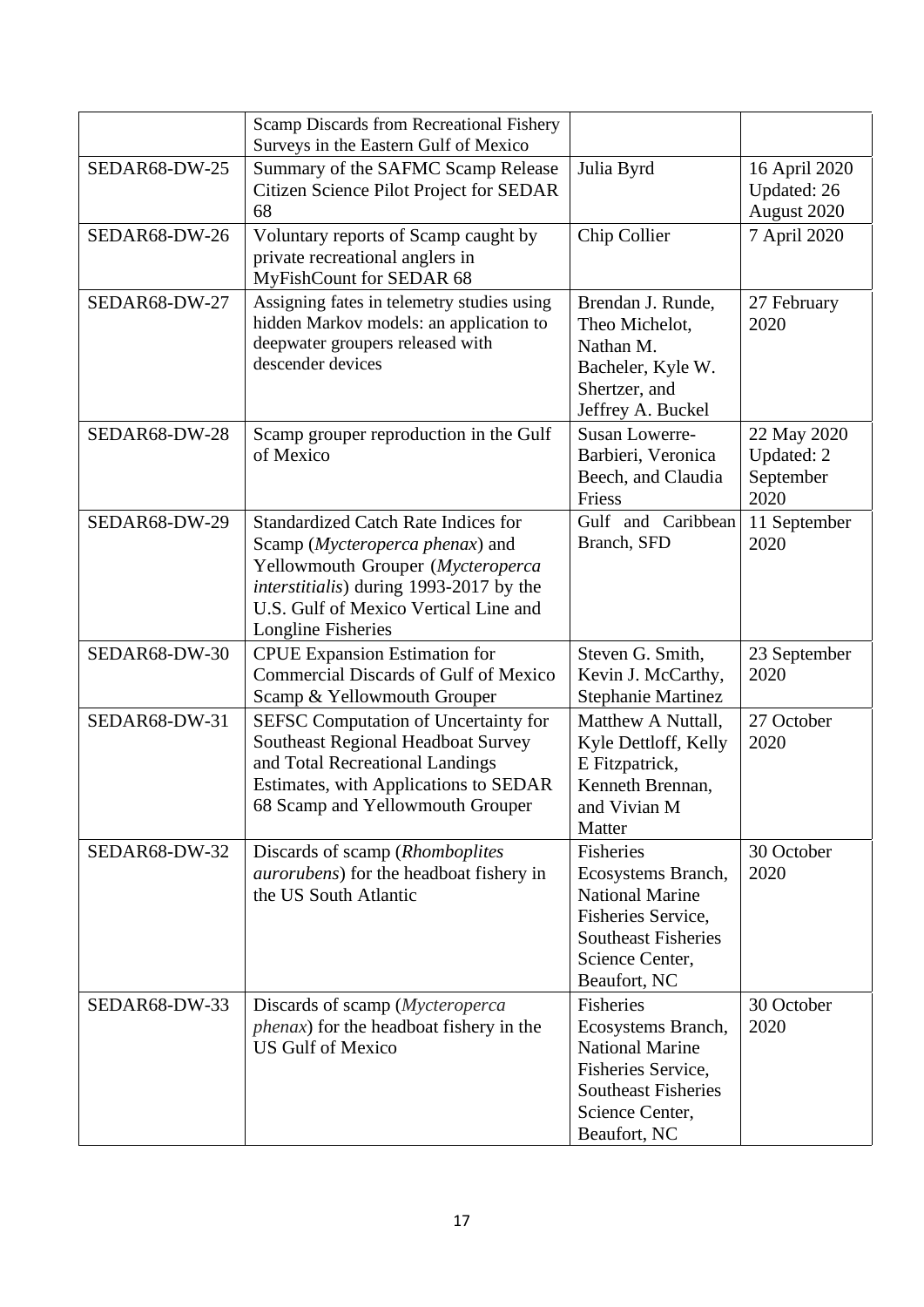| SEDAR68-DW-34<br>SEDAR68-DW-35                            | South Atlantic U.S. scamp<br>(Mycteroperca phenax) age and length<br>composition from the recreational<br>fisheries<br>Commercial age and length composition<br>weighting for Southeast U.S. scamp and | Fisheries<br>Ecosystems Branch,<br><b>National Marine</b><br>Fisheries Service,<br><b>Southeast Fisheries</b><br><b>Science Center</b><br><b>Sustainable Fisheries</b><br>Branch, National | 10 December<br>2020<br>12 November<br>2020 |
|-----------------------------------------------------------|--------------------------------------------------------------------------------------------------------------------------------------------------------------------------------------------------------|--------------------------------------------------------------------------------------------------------------------------------------------------------------------------------------------|--------------------------------------------|
|                                                           | yellowmouth grouper (Mycteroperca<br>phenax and Mycteroperca interstitialis)                                                                                                                           | <b>Marine Fisheries</b><br>Service, Southeast<br><b>Fisheries Science</b><br>Center                                                                                                        |                                            |
|                                                           | <b>Documents Prepared for</b>                                                                                                                                                                          |                                                                                                                                                                                            |                                            |
|                                                           | the Assessment Process                                                                                                                                                                                 |                                                                                                                                                                                            |                                            |
| SEDAR68-AP-01                                             | Gulf of Mexico Scamp (Mycteroperca<br><i>phenax</i> ) and Yellowmouth Grouper<br>(Mycteroperca interstitialis)<br><b>Commercial and Recreational Length</b><br>and Age Compositions                    | Molly H. Stevens                                                                                                                                                                           | 27 January<br>2021                         |
| SEDAR68-AP-02                                             | A description of system dynamics of<br>scamp populations in the Gulf of Mexico<br>and South Atlantic to support ecosystem<br>considerations in the assessment and<br>management process                | Matt McPherson<br>and Mandy<br>Karnauskas                                                                                                                                                  | 29 January<br>2021                         |
| SEDAR68-AP-03                                             | <b>SEDAR 68 Commercial Discard</b><br>Mortality Estimates Based on Observer<br>Data                                                                                                                    | Jeff Pulver                                                                                                                                                                                | 9 March 2021                               |
| SEDAR68-AP-04                                             | <b>Estimation of a Commercial Abundance</b><br>Index for Gulf of Mexico Scamp &<br>Yellowmouth Grouper Using Reef Fish<br><b>Observer Data</b>                                                         | Steven G. Smith,<br>Skyler Sagarese,<br>Stephanie<br>MartinezRivera,<br>Kevin J. McCarthy                                                                                                  | 29 March 2021                              |
|                                                           |                                                                                                                                                                                                        |                                                                                                                                                                                            |                                            |
|                                                           | <b>Documents Prepared for</b><br>the Review Workshop                                                                                                                                                   |                                                                                                                                                                                            |                                            |
| SEDAR68-RW-01                                             | Modeling of recreational landings in Gulf<br>stock assessments                                                                                                                                         | Gulf Branch -<br>Sustainable<br><b>Fisheries Division</b>                                                                                                                                  | 10 August<br>2021                          |
|                                                           |                                                                                                                                                                                                        |                                                                                                                                                                                            |                                            |
| <b>Final Stock</b><br><b>Assessment</b><br><b>Reports</b> |                                                                                                                                                                                                        |                                                                                                                                                                                            |                                            |
| SEDAR68-SAR1                                              | <b>Gulf of Mexico Scamp</b>                                                                                                                                                                            | <b>SEDAR 68 Panels</b>                                                                                                                                                                     |                                            |
| SEDAR68-SAR2                                              | <b>Atlantic Scamp</b>                                                                                                                                                                                  | <b>SEDAR 68 Panels</b>                                                                                                                                                                     |                                            |
| <b>Reference Documents</b>                                |                                                                                                                                                                                                        |                                                                                                                                                                                            |                                            |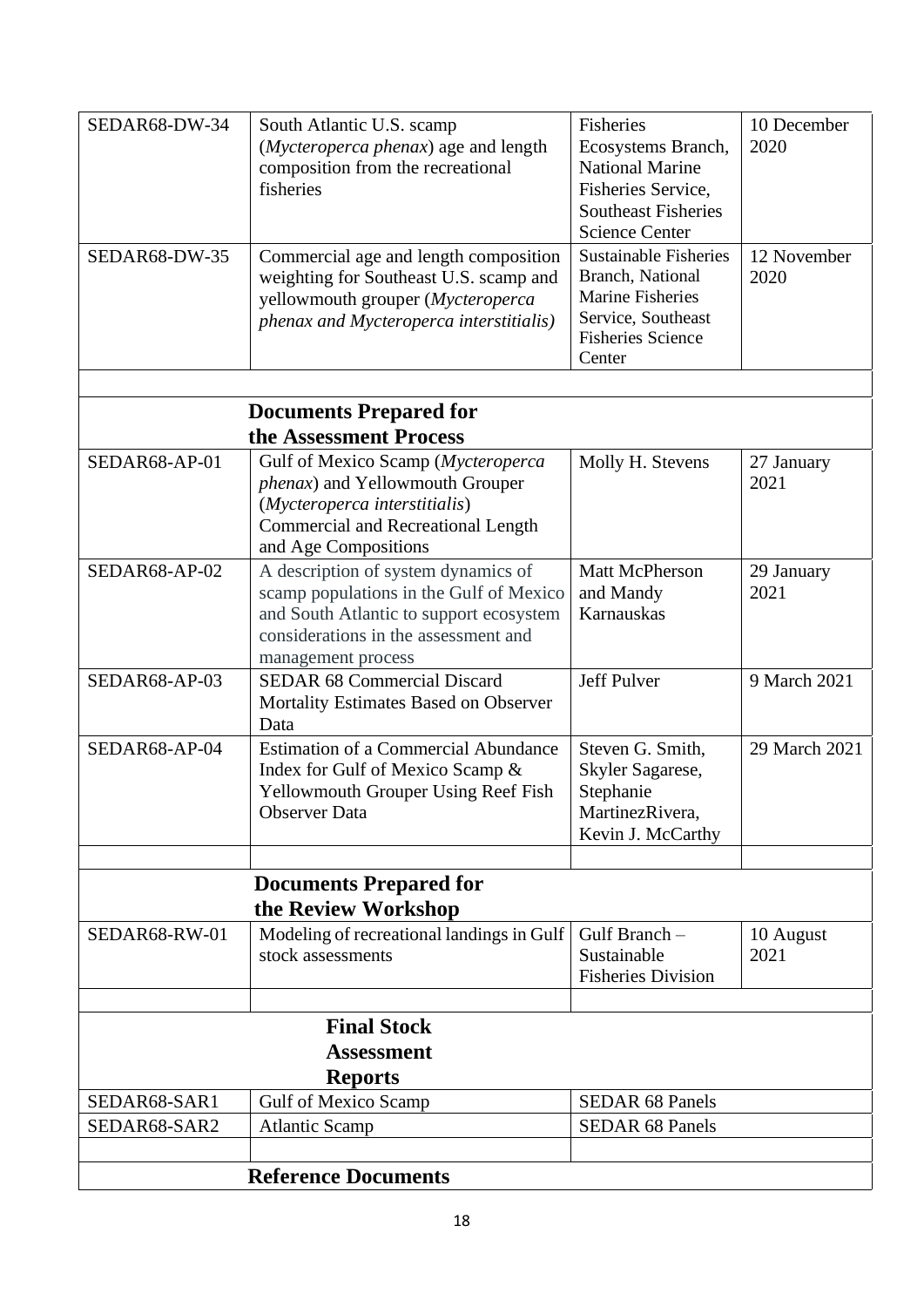| SEDAR68-RD01 | A retrospective (1979-1996) multispecies<br>assessment of coral reef fish stocks in the<br>Florida Keys                                                                   | Ault et al. 1997             |
|--------------|---------------------------------------------------------------------------------------------------------------------------------------------------------------------------|------------------------------|
| SEDAR68-RD02 | Spawning Locations for Atlantic Reef<br>Fishes off the Southeastern U.S.                                                                                                  | Sedberry et al. 2006         |
| SEDAR68-RD03 | Site Fidelity and Movement of Reef<br>Fishes Tagged at Unreported Artificial<br>Reef Sites off NW Florida                                                                 | Addis et al. 2007            |
| SEDAR68-RD04 | Implications of reef fish movement from<br>unreported artificial reef sites in the<br>northern Gulf of Mexico                                                             | Addis et al. 2013            |
| SEDAR68-RD05 | Comparison of scamp grouper<br>(Mycteroperca phenax), growth off of the<br>West Florida shelf and the coast of<br>Louisiana                                               | Bates 2008                   |
| SEDAR68-RD06 | Aspects Of The Life History Of The<br>Yellowmouth Grouper, Mycteroperca<br>interstitialis, In The Eastern Gulf Of<br>Mexico                                               | Bullock and Murphy, 1994     |
| SEDAR68-RD07 | Memoirs of the Hourglass Cruises:<br>Seabasses (Pisces: Serranidae)                                                                                                       | Bullock and Smith, 1991      |
| SEDAR68-RD08 | Groupers on the Edge: Shelf Spawning<br><b>Habitat in and Around Marine Reserves</b><br>of the Northeastern Gulf of Mexico                                                | Coleman et al. 2014          |
| SEDAR68-RD09 | Decadal fluctuations in life history<br>parameters of scamp (Mycteroperca<br><i>phenax</i> ) collected by commercial handline<br>vessels from the west coast of Florida   | Lombardi-Carlson et al.      |
| SEDAR68-RD10 | A Description of Age, Growth, and<br>Reproductive Life History Traits of<br>Scamps from the Northern Gulf of<br>Mexico                                                    | Lombardi-Carlson et al. 2012 |
| SEDAR68-RD11 | Incorporating Mortality from Catch and<br>Release into Yield-per-Recruit Analyses<br>of Minimum-Size Limits                                                               | Waters and Huntsman 1986     |
| SEDAR68-RD12 | Population genetic analysis of red<br>grouper, <i>Epinephelus morio</i> , and scamp,<br>Mycteroperca phenax, from the<br>southeastern U.S. Atlantic and Gulf of<br>Mexico | Zatcoff et al. 2004          |
| SEDAR68-RD13 | Population Assessment of the Scamp,<br>Mycteroperca phenax, from the<br><b>Southeastern United States</b>                                                                 | Mancooch et al. 1998         |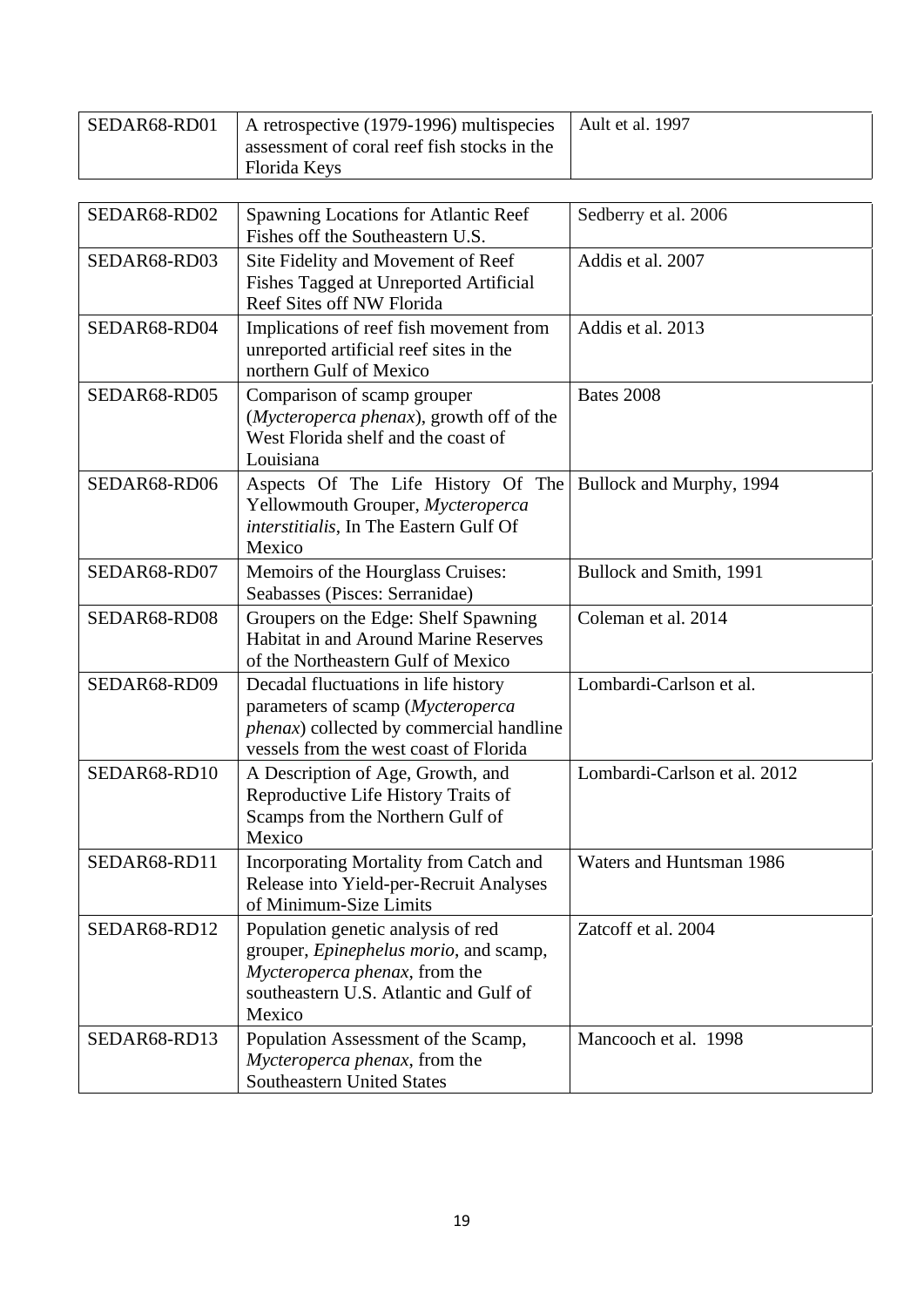| SEDAR68-RD14 | A Preliminary Assessment of the         | Huntsman et al. |
|--------------|-----------------------------------------|-----------------|
|              | Populations of Seven Species of Grouper |                 |
|              | (Serranidae, Epinephelinae) in the      |                 |
|              | Western Atlantic Ocean from Cape        |                 |
|              | Hatteras, North Carolina to the Dry     |                 |
|              | Tortugas, Florida                       |                 |

| SEDAR68-RD15 | <b>Color Variation And Associated Behavior</b> | Gilmore and Jones 1992           |
|--------------|------------------------------------------------|----------------------------------|
|              | In The Epinepheline Groupers,                  |                                  |
|              | Mycteroperca microlepis (Goode And             |                                  |
|              | Bean) And M. Phenax Jordan And Swain           |                                  |
| SEDAR68-RD16 | Age, Growth, and Reproduction of               | Harris et al. 2002               |
|              | Scamp, Mycteroperca phenax, in the             |                                  |
|              | Southwestern North Atlantic, 1979 -            |                                  |
|              | 1997                                           |                                  |
| SEDAR68-RD17 | Age, Growth, Mortality, Food and               | Matheson et al. 1986             |
|              | Reproduction of the Scamp,                     |                                  |
|              | Mycteroperca phenax, Collected off             |                                  |
|              | North Carolina and South Carolina              |                                  |
| SEDAR68-RD18 | Tagging Studies and Diver Observations         | Parker 1990                      |
|              | of Fish Populations on Live-Bottom             |                                  |
|              | Reefs of the U.S. Southeastern Coast           |                                  |
| SEDAR68-RD19 | Age and growth of the yellowedge               | Manickchand-Heileman and Phillip |
|              | grouper, Epinephelus flavolimbatus, and        | 2000                             |
|              | the yellowmouth grouper, Mycteroperca          |                                  |
|              | interstitialis, off Trinidad and Tobago        |                                  |
| SEDAR68-RD20 | Multi-decadal decline in reef fish             | Bachelor and Smart 2016          |
|              | abundance and species richness in the          |                                  |
|              | southeast USA assessed by standardized         |                                  |
|              | trap catches                                   |                                  |
| SEDAR68-RD21 | Aspects Of The Life History Of The             | Bullock and Murphy 1994          |
|              | Yellowmouth Grouper, Mycteroperca              |                                  |
|              | interstitialis, In The Eastern Gulf Of         |                                  |
|              | Mexico                                         |                                  |
| SEDAR68-RD22 | Age, Growth, and Mortality of                  | Burton et al. 2014               |
|              | Yellowmouth<br>Grouper<br>from<br>the          |                                  |
|              | <b>Southeastern United States</b>              |                                  |
| SEDAR68-RD23 | South Carolina Marine Game Fish                | Robert K. Wiggers                |
|              | Tagging Program 1978 -2009                     |                                  |
| SEDAR68-RD24 | Decadal-scale decline of scamp                 | Nathan M. Bacheler and Joseph C. |
|              | (Mycteroperca phenax) abundance along          | Ballenger                        |
|              | the southeast United States Atlantic coast     |                                  |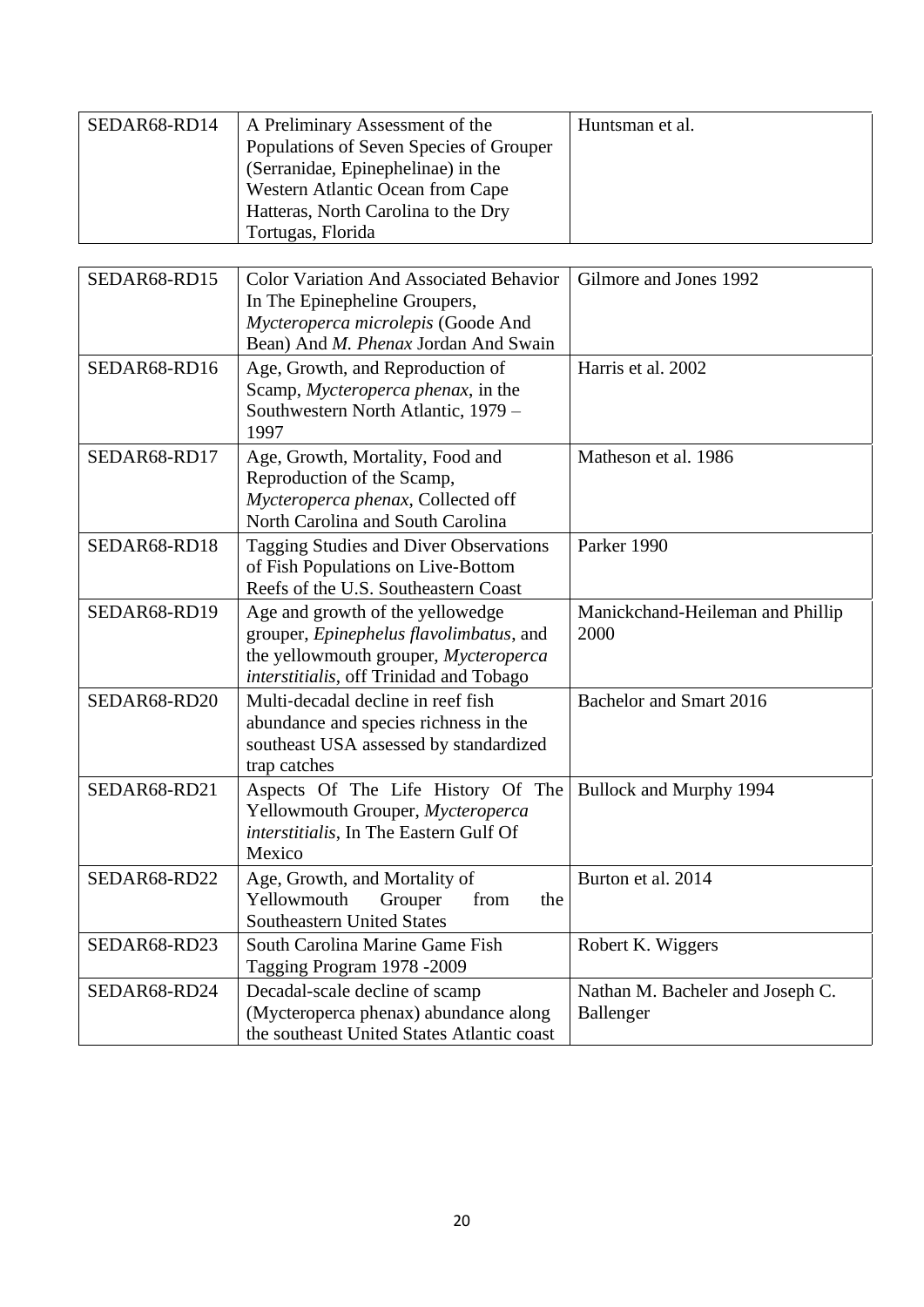| SEDAR68-RD25 | Timing and locations of reef fish<br>spawning off the southeastern United<br><b>States</b> | Nicholas A. Farmer, William D.<br>Heyman, Mandy Karnauskas,<br>Shinichi Kobara, Tracey I. Smart,<br>Joseph C. Ballenger, Marcel J. M.<br>Reichert, David M. Wyanski,<br>Michelle S. Tishler, Kenyon C.<br>Lindeman, Susan K. Lowerre-<br>Barbieri, Theodore S. Switzer, Justin |
|--------------|--------------------------------------------------------------------------------------------|--------------------------------------------------------------------------------------------------------------------------------------------------------------------------------------------------------------------------------------------------------------------------------|
|              |                                                                                            | J. Solomon, Kyle McCain, Mark<br>Marhefka, George R. Sedberry                                                                                                                                                                                                                  |

| SEDAR68-RD26 | Developmental patterns within a<br>multispecies reef fishery: management<br>applications for essential fish habitats and<br>protected areas    | Kenyon C. Lindeman, Roger<br>Pugliese, Gregg T. Waugh, and Jerald<br>S. Ault                   |
|--------------|------------------------------------------------------------------------------------------------------------------------------------------------|------------------------------------------------------------------------------------------------|
| SEDAR68-RD27 | Ingress of postlarval gag, Mycteroperca<br>microlepis (Pisces: Serranidae)                                                                     | Paula Keener, G. David Johnson, Bruce<br>W Stender, Edward B. Brothers and<br>Howard R. Beatty |
| SEDAR68-RD28 | Survival estimates for demersal reef fishes<br>released by anglers                                                                             | Mark R. Collins                                                                                |
| SEDAR68-RD29 | Commercial catch composition with<br>discard and immediate release mortality<br>proportions off the southeastern coast of<br>the United States | Jessica A. Stephen, Patrick J. Harris                                                          |
| SEDAR68-RD30 | Discard composition and release fate in<br>the snapper and grouper commercial<br>hook-and-line fishery in North Carolina,<br><b>USA</b>        | P.J. Rudershausen, J.A. Buckel, and<br>E.H. Williams                                           |
| SEDAR68-RD31 | Sink or swim? Factors affecting<br>immediate discard mortality for the Gulf<br>of Mexico commercial reef fish fishery                          | J.R. Pulver                                                                                    |
| SEDAR68-RD32 | SEDAR 33-DW-19: A meta-data analysis<br>of discard mortality estimates for gag<br>grouper and greater amberjack                                | Linda Lombardi, Matthew D.<br>Campbell, Beverly Sauls, and Kevin<br>J. McCarthy                |
| SEDAR68-RD33 | Potential survival of released groupers<br>caught deeper than 40 m based on<br>shipboard and in-situ observations, and<br>tag-recapture data   | Raymond R. Wilson, Jr. and Karen M.<br><b>Burns</b>                                            |
| SEDAR68-RD34 | <b>Scamp Fishery Performance Report</b>                                                                                                        | <b>SAFMC Snapper Grouper Advisory</b><br>Panel                                                 |
| SEDAR68-RD35 | Hierarchical analysis of multiple noisy<br>abundance indices                                                                                   | Paul B. Conn                                                                                   |
| SEDAR68-RD36 | SAFMC SSC MRIP Workshop Report                                                                                                                 | <b>SAFMC SSC</b>                                                                               |
| SEDAR68-RD37 | <b>Catch Characterization and Discards</b><br>within the Snapper Grouper Vertical<br>Hook-and-Line Fishery                                     | <b>Gulf and South Atlantic Fisheries</b><br>Foundation                                         |
| SEDAR68-RD38 | A Continuation of Catch Characterization<br>and Discards within the Snapper Grouper<br>Vertical Hook-and-Line Fishery                          | <b>Gulf and South Atlantic Fisheries</b><br>Foundation                                         |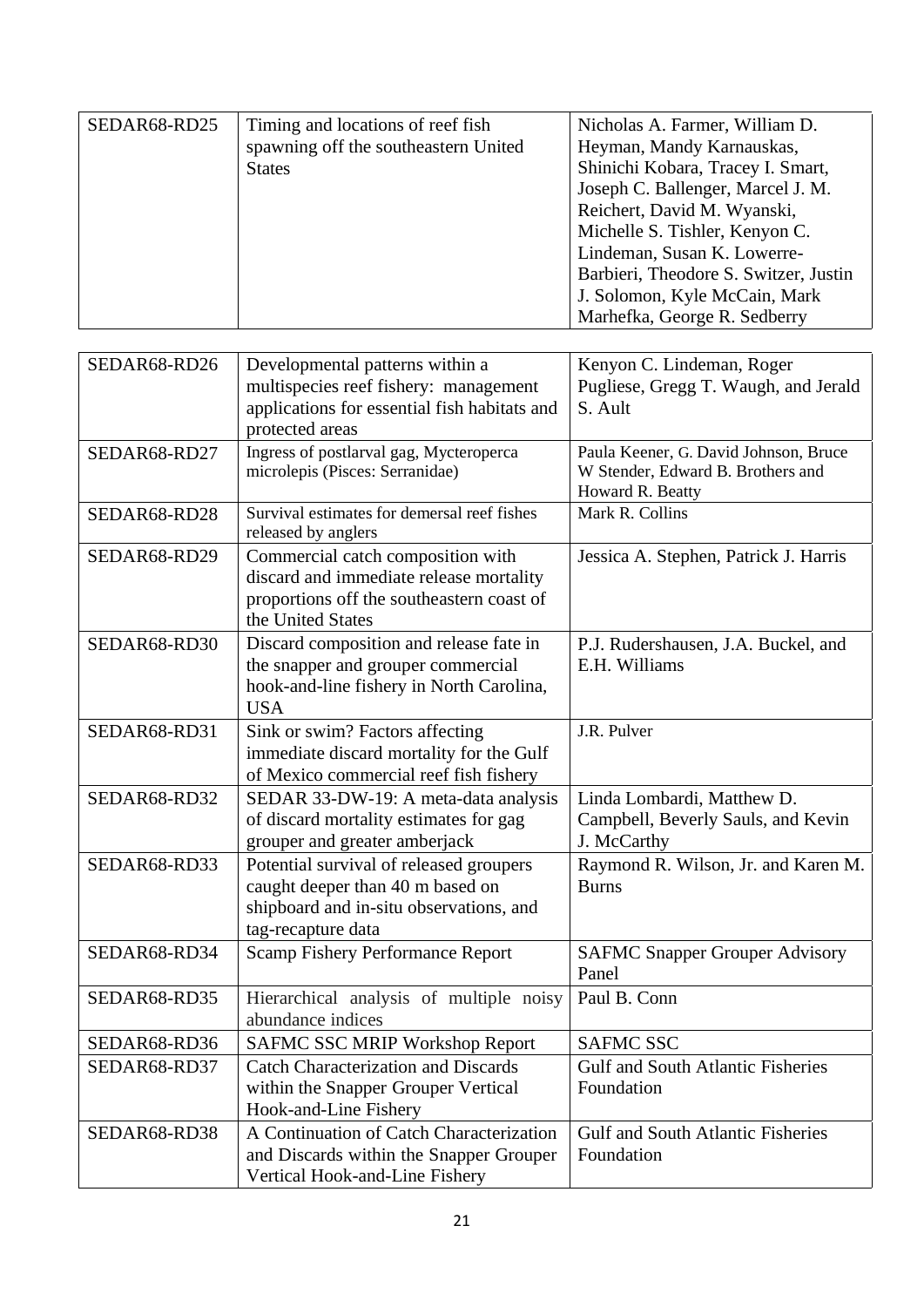| SEDAR68-RD39 | Continuation of Catch Characterization<br>and Discards within the Snapper Grouper<br>Vertical Hook-and-Line Fishery                           | <b>Gulf and South Atlantic Fisheries</b><br>Foundation                                                                                        |
|--------------|-----------------------------------------------------------------------------------------------------------------------------------------------|-----------------------------------------------------------------------------------------------------------------------------------------------|
| SEDAR68-RD40 | <b>Descender Devices are Promising Tools</b><br>for Increasing Survival in Deepwater<br>Groupers                                              | Brendan J. Runde and Jeffrey A.<br><b>Buckel</b>                                                                                              |
| SEDAR68-RD41 | Something's Fishy with Scamp Response<br>Summary                                                                                              | <b>GMFMC</b>                                                                                                                                  |
| SEDAR68-RD42 | Application of three-dimensional acoustic<br>telemetry to assess the effects of rapid<br>recompression on reef fish discard<br>mortality      | Erin Collings Bohaboy, Tristan L.<br>Guttridge, Neil Hammerschlag,<br>Maurits P. M. Van Zinnicq<br>Bergmann, and William F. Patterson<br>III1 |
| SEDAR68-RD43 | Length selectivity of commercial fish<br>traps assessed from in situ comparisons<br>with stereo-video: Is there evidence of<br>sampling bias? | Tim J. Langlois, Stephen J. Newman,<br>Mike Cappo, Euan S. Harvey, Ben M.<br>Rome, Craig L. Skepper, Corey B.<br>Wakefield                    |
| SEDAR68-RD44 | <b>Changes in Reef Fish Community</b><br>Following<br>Structure<br>the<br>Deepwater<br>Horizon Oil Spill                                      | Justin P. Lewis, Joseph H. Tarnecki,<br>Steven B. Garner, David D. Chagaris<br>& William F. Patterson III                                     |
|              |                                                                                                                                               |                                                                                                                                               |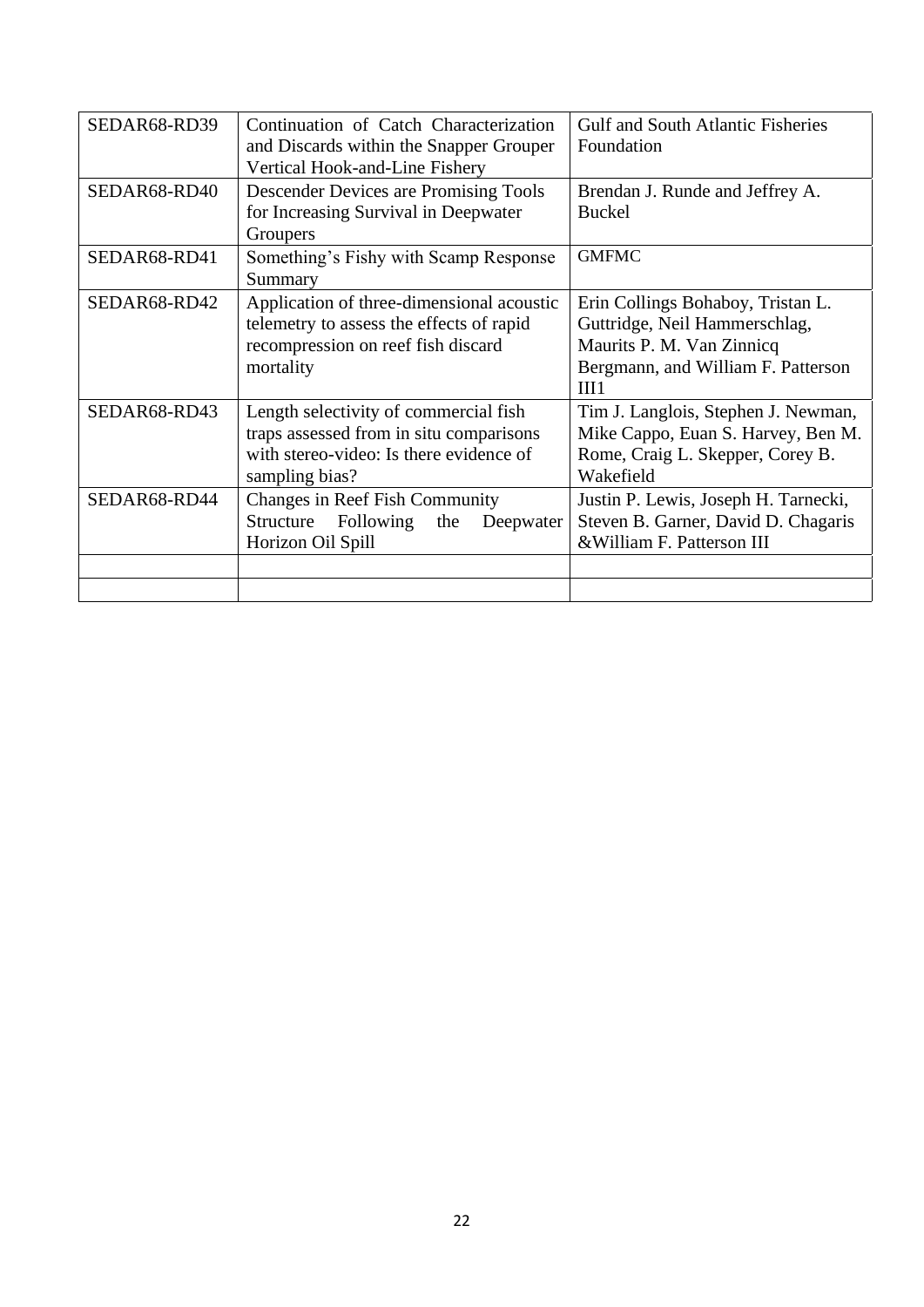### Appendix 2. Performance Work Statement (PWS)

**National Oceanic and Atmospheric Administration (NOAA) National Marine Fisheries Service (NMFS) Center for Independent Experts (CIE) Program External Independent Peer Review**

# **SEDAR 68 Atlantic and Gulf of Mexico Scamp Assessment Review**

#### Background

The National Marine Fisheries Service (NMFS) is mandated by the Magnuson-Stevens Fishery Conservation and Management Act, Endangered Species Act, and Marine Mammal Protection Act to conserve, protect, and manage our nation's marine living resources based upon the best scientific information available (BSIA). NMFS science products, including scientific advice, are often controversial and may require timely scientific peer reviews that are strictly independent of all outside influences. A formal external process for independent expert reviews of the agency's scientific products and programs ensures their credibility. Therefore, external scientific peer reviews have been and continue to be essential to strengthening scientific quality assurance for fishery conservation and management actions.

Scientific peer review is defined as the organized review process where one or more qualified experts review scientific information to ensure quality and credibility. These expert(s) must conduct their peer review impartially, objectively, and without conflicts of interest. Each reviewer must also be independent from the development of the science, without influence from any position that the agency or constituent groups may have. Furthermore, the Office of Management and Budget (OMB), authorized by the Information Quality Act, requires all federal agencies to conduct peer reviews of highly influential and controversial science before dissemination, and that peer reviewers must be deemed qualified based on the OMB Peer Review Bulletin standards.

[\(http://www.cio.noaa.gov/services\\_programs/pdfs/OMB\\_Peer\\_Review\\_Bulletin\\_m05-](http://www.cio.noaa.gov/services_programs/pdfs/OMB_Peer_Review_Bulletin_m05-03.pdf) [03.pdf\)](http://www.cio.noaa.gov/services_programs/pdfs/OMB_Peer_Review_Bulletin_m05-03.pdf).

Further information on the CIE program may be obtained from [www.ciereviews.org.](http://www.ciereviews.com/)

#### **Scope**

The **SouthEast Data, Assessment, and Review (SEDAR)** is the cooperative process by which stock assessment projects are conducted in NMFS' Southeast Region. SEDAR was initiated to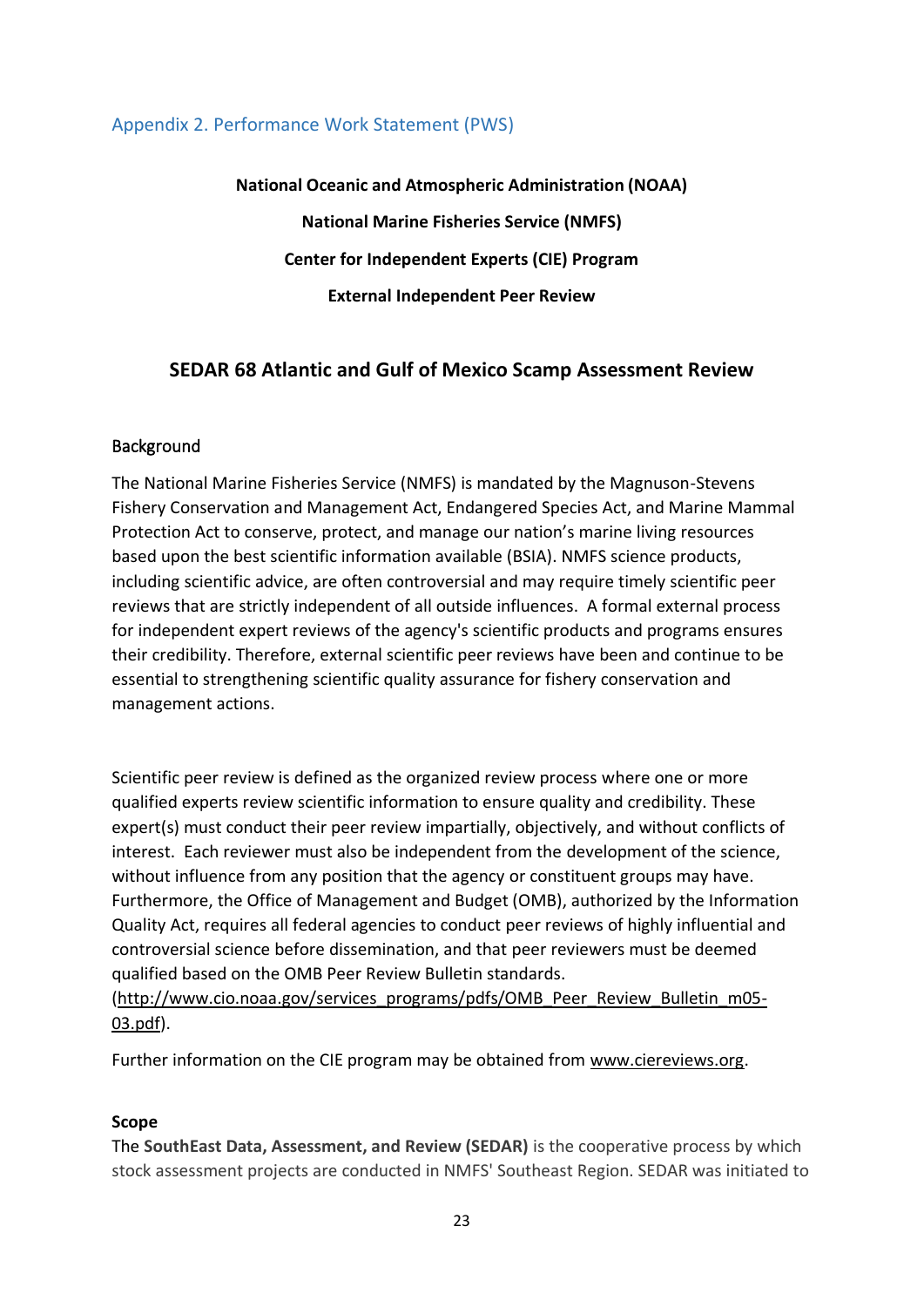improve planning and coordination of stock assessment activities and to improve the quality and reliability of assessments.

SEDAR 68 will be a CIE assessment review conducted for Atlantic and Gulf of Mexico Scamp Grouper. There are two separate models to be reviewed: one for the US Atlantic, and one for the Gulf of Mexico. The review workshop provides an independent peer review of SEDAR stock assessments. The term review is applied broadly, as the review panel may request additional analyses, error corrections and sensitivity runs of the assessment models provided by the assessment panel. The review panel is ultimately responsible for ensuring that the best possible assessment is provided through the SEDAR process. The specified format and contents of the individual peer review reports are found in **Annex 1**. The Terms of Reference (TORs) of the peer review are listed in **Annex 2**. The tentative agenda of the panel review meeting is attached in **Annex 3** and the technical specifications required for this review are listed in **Annex 4.**

#### **Requirements**

NMFS requires three (3) reviewers to conduct an impartial and independent peer review in accordance with the Performance Work Statement (PWS), OMB guidelines, and the TORs below. The reviewers shall have a working knowledge in stock assessment, statistics, fisheries science, and marine biology sufficient to complete the primary task of providing peer-review advice in compliance with the workshop Terms of Reference fisheries stock assessment.

#### **Tasks for Reviewers**

- **1)** Two weeks before the peer review, the Project Contacts will send (by electronic mail or make available at an FTP site) to the CIE reviewers the necessary background information and reports for the peer review. In the case where the documents need to be mailed, the Project Contacts will consult with the contractor on where to send documents. CIE reviewers are responsible only for the pre-review documents that are delivered to the reviewer in accordance to the PWS scheduled deadlines specified herein. The CIE reviewers shall read all documents in preparation for the peer review.
- **2)** Additionally, during the week of August 16, 2021 prior to the peer review, the CIE reviewers will participate in a test to confirm that they have the necessary technical (hardware, software, etc.) capabilities to participate in the virtual panel in advance of the review meeting. This review's Project Contacts will provide the information for the arrangements for this test.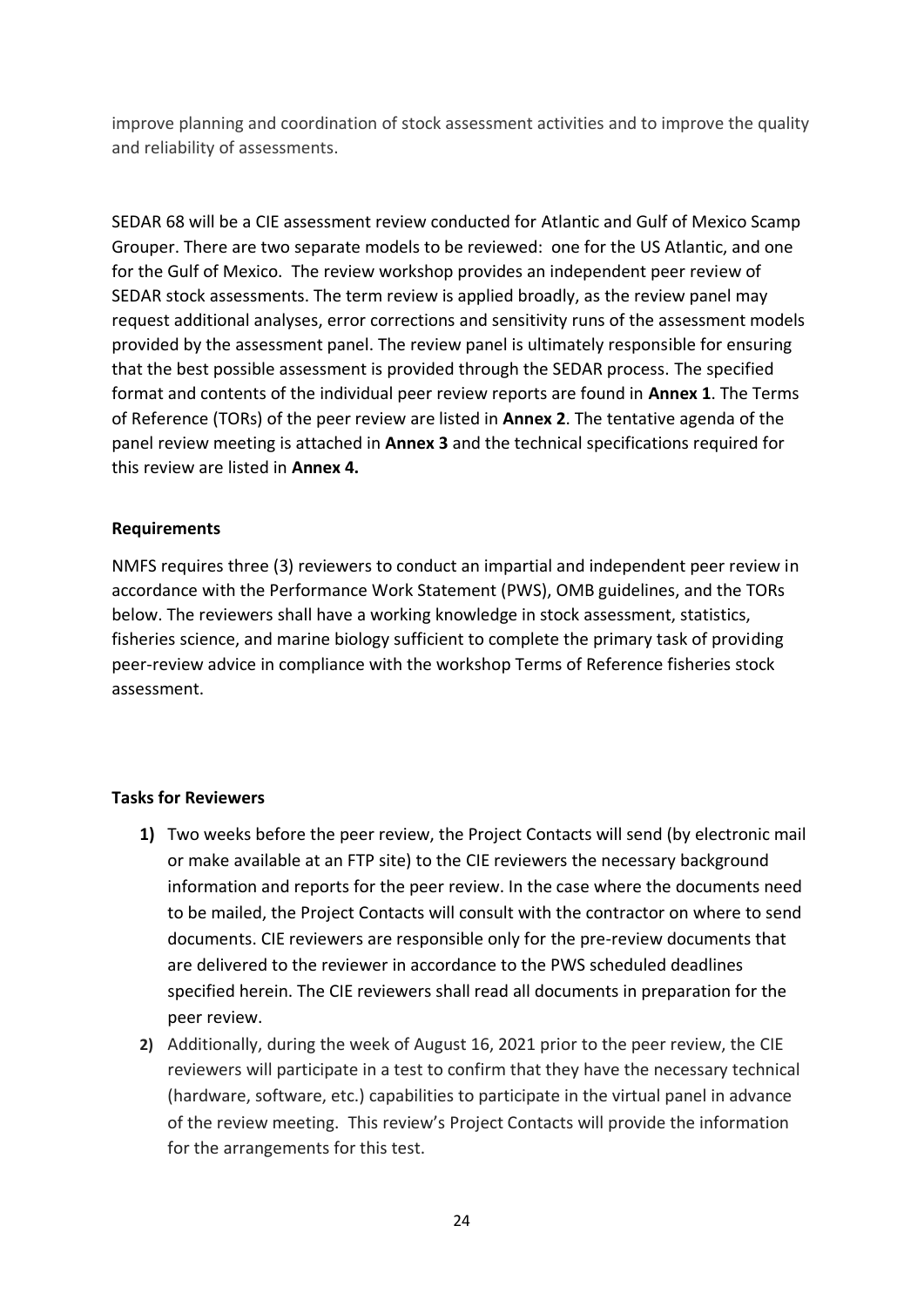- **3)** Attend and participate in a virtual review meeting. The meeting will consist of presentations by NOAA and other scientists, stock assessment authors and others to facilitate the review, to answer any questions from the reviewers, and to provide any additional information required by the reviewers.
- **4)** After the review meeting, reviewers shall conduct an independent peer review report in accordance with the requirements specified in this PWS, OMB guidelines, and TORs, in adherence with the required formatting and content guidelines; reviewers are not required to reach a consensus.
- **5)** Each reviewer should assist the Chair of the meeting with contributions to the summary report.
- **6)** Deliver their reports to the Government according to the specified milestones dates.

# **Place of Performance**

The place of performance shall be online via GoToWebinar.

# **Period of Performance**

The period of performance shall be from the time of award through October 2021. Each CIE reviewer's duties shall not exceed 14 days to complete all required tasks.

**Schedule of Milestones and Deliverables:** The contractor shall complete the tasks and deliverables in accordance with the following schedule.

| <b>Schedule</b>                                 | <b>Milestones and Deliverables</b>                                                                                                                   |
|-------------------------------------------------|------------------------------------------------------------------------------------------------------------------------------------------------------|
| Within two weeks<br>of award                    | Contractor selects and confirms reviewers                                                                                                            |
| 2 weeks prior to<br>the panel review            | Contractor provides the pre-review documents to the reviewers                                                                                        |
| August 30-31 and<br>September 1-3<br>2021       | Panel will attend and participate in review webinars lasting approximately<br>four and a half hours each day held between the hours of 8 am -8 pm CT |
| Approximately 3<br>weeks later                  | Contractor receives draft reports                                                                                                                    |
| Within 2 weeks of<br>receiving draft<br>reports | Contractor submits final reports to the Government                                                                                                   |

#### **Applicable Performance Standards**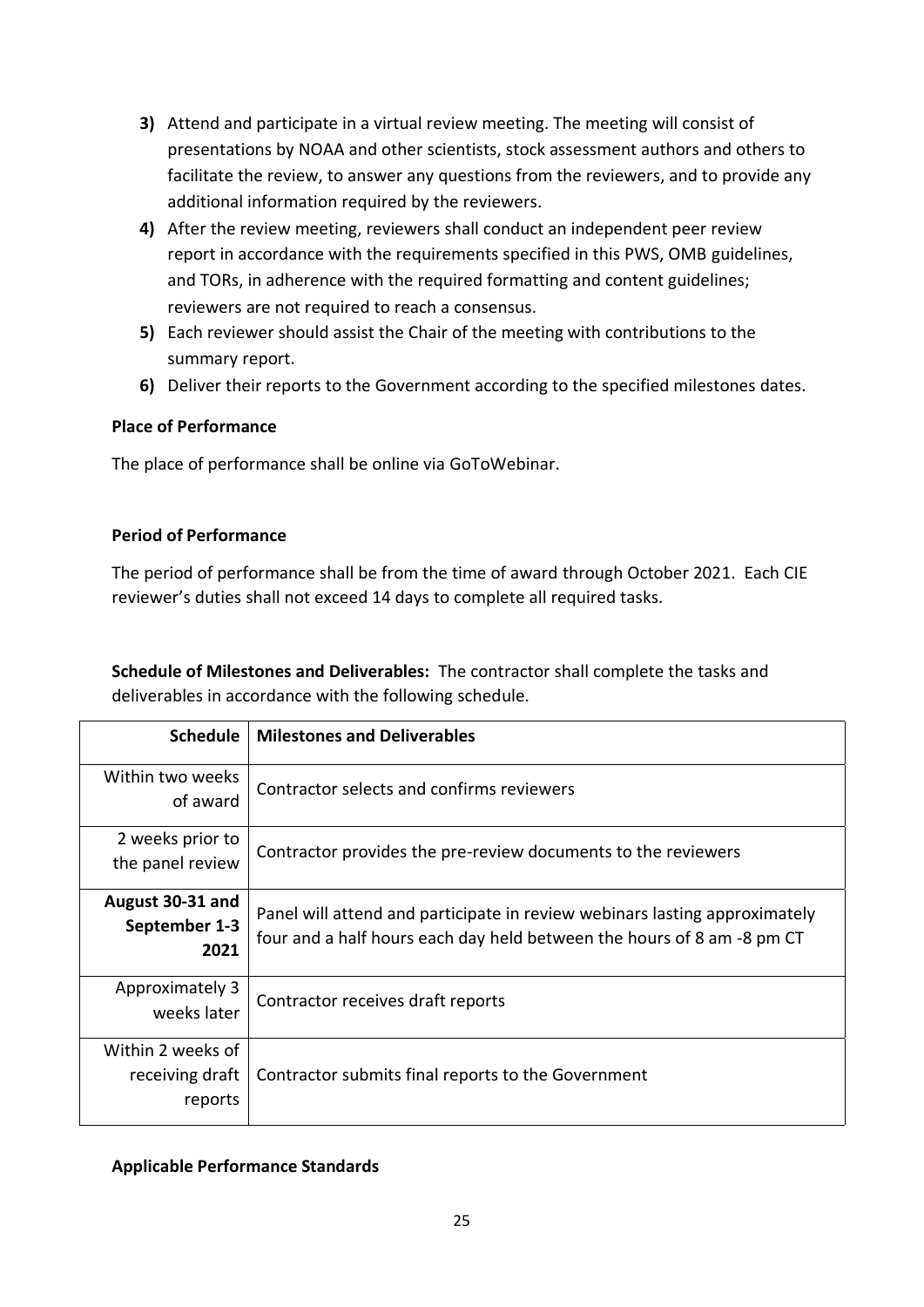The acceptance of the contract deliverables shall be based on three performance standards:

(1) The reports shall be completed in accordance with the required formatting and content; (2) The reports shall address each TOR as specified; and (3) The reports shall be delivered as specified in the schedule of milestones and deliverables.

# **Travel**

Since this is a virtual panel review travel is neither required nor authorized for this contract.

#### **Restricted or Limited Use of Data**

The contractors may be required to sign and adhere to a non-disclosure agreement.

**Project Contacts:** Larry Massey – NMFS Project Contact 150 Du Rhu Drive, Mobile, AL 36608 (386) 561-7080 [larry.massey@noaa.gov](https://mail.google.com/mail/?view=cm&fs=1&tf=1&to=larry.massey@noaa.gov&su=&body=)

Julie A Neer - SEDAR Coordinator Science and Statistics Program South Atlantic Fishery Management Council 4055 Faber Place Drive, Suite 201 North Charleston, SC 29405 [Julie.neer@safmc.net](mailto:Julie.neer@safmc.net)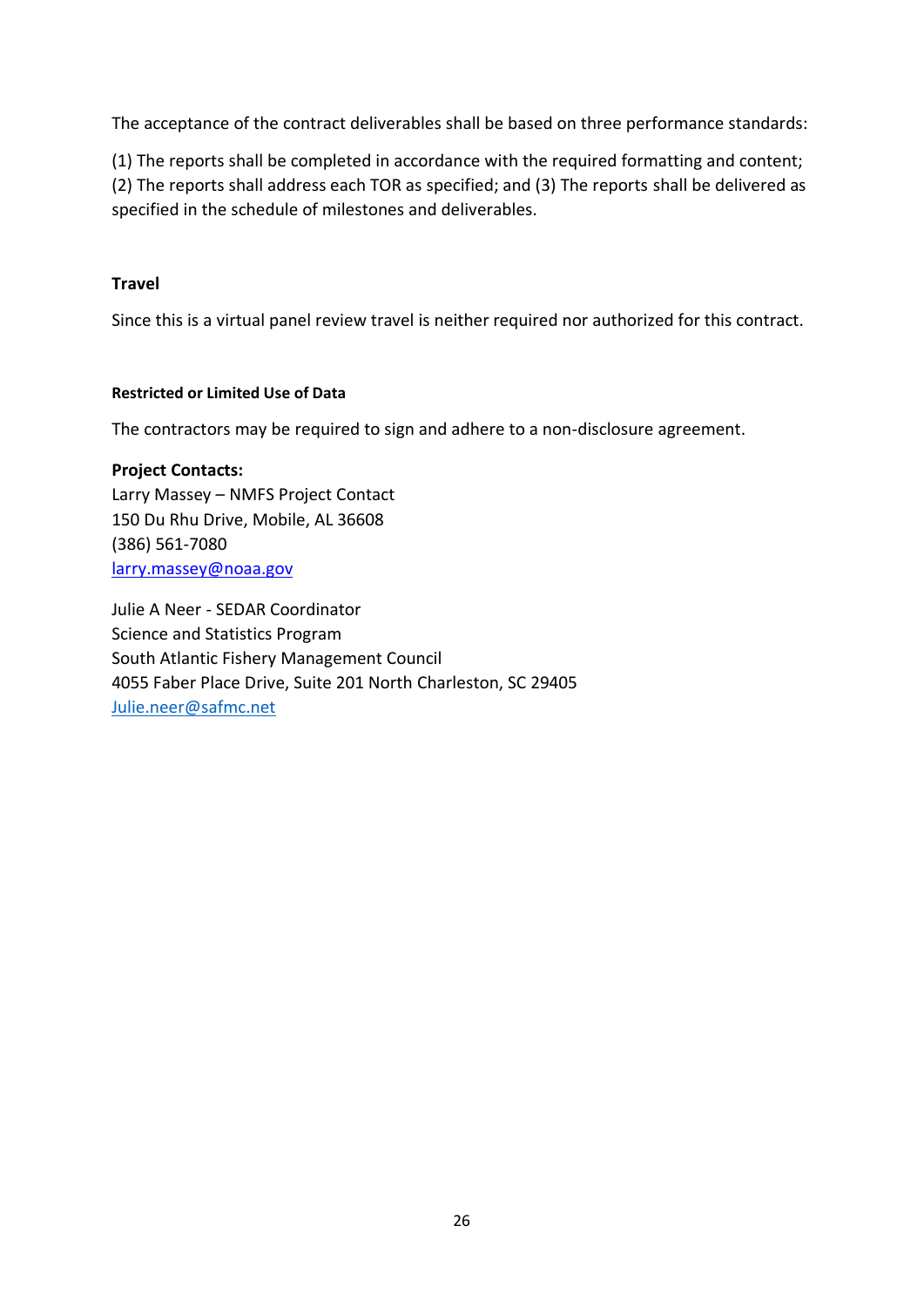#### **Annex 1: Peer Review Report Requirements**

- 1. The report must be prefaced with an Executive Summary providing a concise summary of the findings and recommendations, and specify whether the science reviewed is the best scientific information available.
- 2. The report must contain a background section, description of the individual reviewers' roles in the review activities, summary of findings for each TOR in which the weaknesses and strengths are described, and conclusions and recommendations in accordance with the TORs.

a. Reviewers must describe in their own words the review activities completed during the panel review meeting, including a brief summary of findings, of the science, conclusions, and recommendations.

b. Reviewers should discuss their independent views on each TOR even if these were consistent with those of other panelists, but especially where there were divergent views.

c. Reviewers should elaborate on any points raised in the summary report that they believe might require further clarification.

d. Reviewers shall provide a critique of the NMFS review process, including suggestions for improvements of both process and products.

e. The report shall be a stand-alone document for others to understand the weaknesses and strengths of the science reviewed, regardless of whether or not they read the summary report. The report shall represent the peer review of each TOR, and shall not simply repeat the contents of the summary report.

3. The report shall include the following appendices:

Appendix 1: Bibliography of materials provided for review

Appendix 2: A copy of this Performance Work Statement

Appendix 3: Panel membership or other pertinent information from the panel review meeting.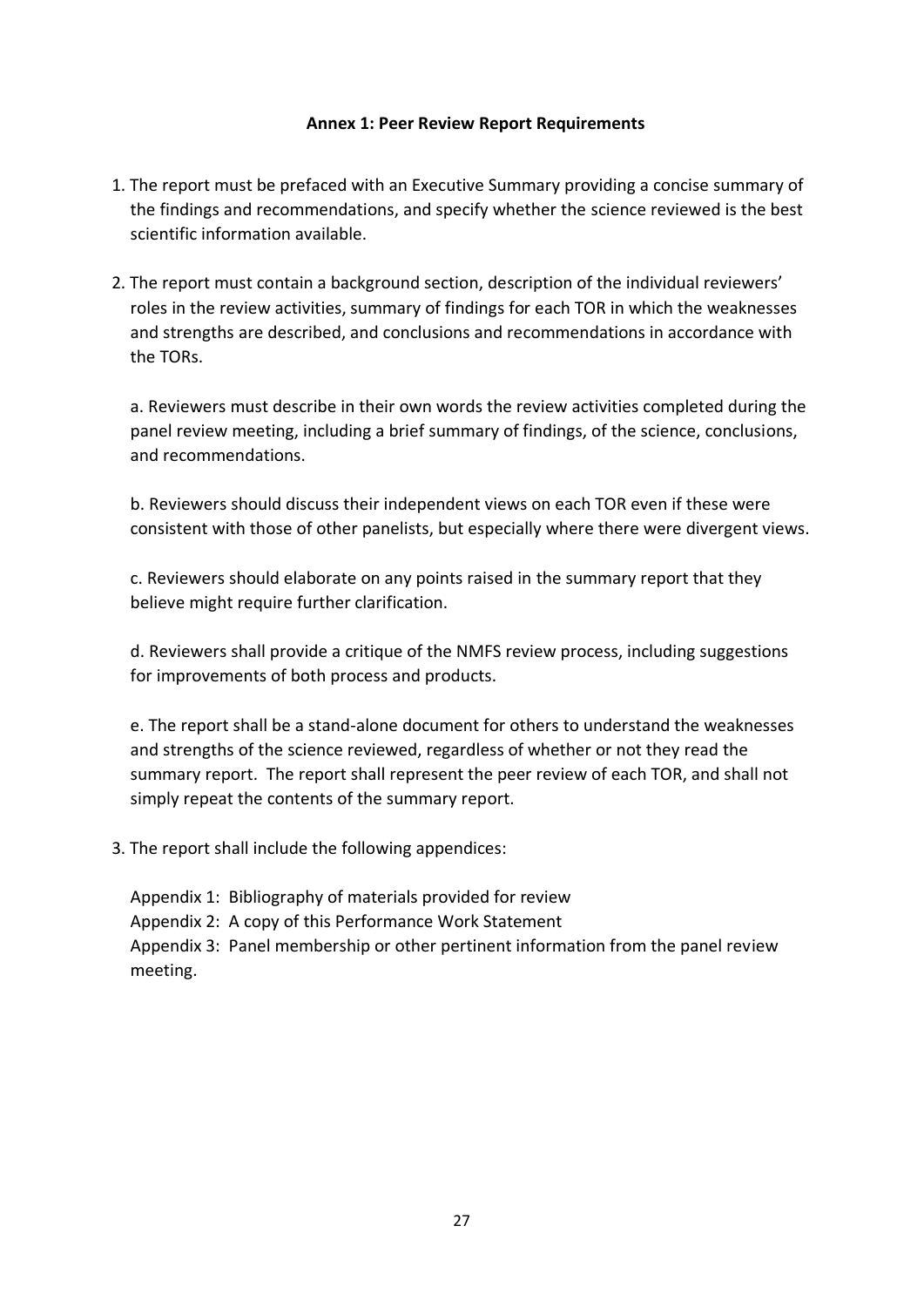#### **Annex 2: Terms of Reference for the Peer Review**

# **SEDAR 68 Atlantic and Gulf of Mexico Scamp Assessment**

# **Review Workshop Terms of Reference**

# **Review Workshop Terms of Reference**

- 1. Evaluate the data used in the assessment, including discussion of the strengths and weaknesses of data sources and decisions. Consider the following:
	- Are data decisions made by the DW and AW justified?
	- Are data uncertainties acknowledged, reported, and within normal or expected levels?
	- Is the appropriate model applied properly to the available data?
	- Are input data series sufficient to support the assessment approach?
- 2. Evaluate and discuss the strengths and weaknesses of the methods used to assess the stock, taking into account the available data. Consider the following:
	- Are methods scientifically sound and robust?
	- Are priority modeling issues clearly stated and addressed?
	- Are the methods appropriate for the available data?
	- Are assessment models configured properly and used in a manner consistent with standard practices?
- 3. Consider how uncertainties in the assessment, and their potential consequences, are addressed.
	- Comment on the degree to which methods used to evaluate uncertainty reflect and capture the significant sources of uncertainty in the population, data sources, and assessment methods.
	- Comment on the likely relationship of this variability with possible ecosystem or climate factors and possible mechanisms for encompassing this into management reference points.
- 4. Provide, or comment on, recommendations to improve the assessment
	- Consider the research recommendations provided by the Data and Assessment workshops in the context of overall improvement to the assessment, and make any additional research recommendations warranted.
	- If applicable, provide recommendations for improvement or for addressing any inadequacies identified in the data or assessment modeling. These recommendations should be described in sufficient detail for application, and should be practical for short-term implementation (e.g., achievable within ~6 months). Longer-term recommendations should instead be listed as research recommendations above.
- 5. Provide recommendations on possible ways to improve the Research Track Assessment process.
- 6. Prepare a Review Workshop Summary Report describing the Panel's evaluation of the Research Track stock assessment and addressing each Term of Reference.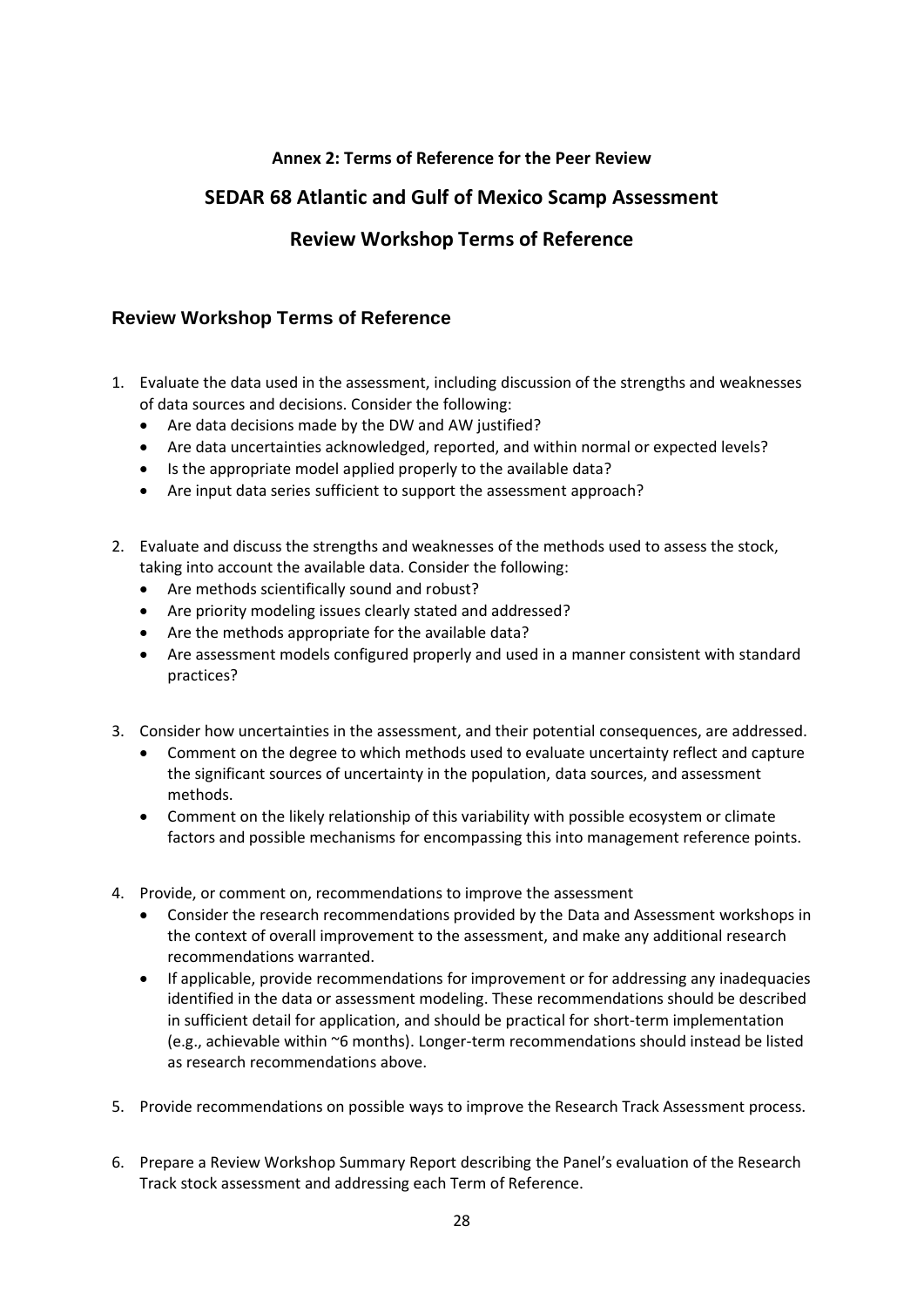# **Annex 3: Tentative Agenda - SEDAR 68 Atlantic and Gulf of Mexico Scamp Assessment Review**

## **Via webinar**

# **August 30 - September 3, 2021**

|                                | Each of the first two days will likely consist of a 7-hour long webinar held between the times of 8 |       |
|--------------------------------|-----------------------------------------------------------------------------------------------------|-------|
| am and 8 pm ET                 |                                                                                                     |       |
|                                | The remaining days will likely consist of 4.5 hour long webinars                                    |       |
|                                | The start and end times of each webinar are dependent on CIE and analyst availability               |       |
|                                |                                                                                                     |       |
|                                | August 30- Introductions and Opening Remarks                                                        |       |
|                                | Coordinator                                                                                         |       |
|                                | - Agenda Review, TOR, Task Assignments                                                              |       |
|                                | <b>Assessment Presentations</b>                                                                     | Lead  |
| Analysts                       |                                                                                                     |       |
|                                | August 31 - Assessment Presentation continued                                                       | Lead  |
| Analysts                       |                                                                                                     |       |
|                                |                                                                                                     |       |
|                                | August 30 - 31 Goals: Initial presentations completed, sensitivities and modifications              |       |
| identified.                    |                                                                                                     |       |
|                                |                                                                                                     |       |
| September 1 -                  | <b>Panel Discussion</b>                                                                             | Chair |
|                                | - Review additional analyses, sensitivities                                                         |       |
|                                | - Consensus recommendations and comments                                                            | Chair |
|                                |                                                                                                     |       |
|                                | September 1 Goals: Final sensitivities identified, preferred models selected, projection            |       |
|                                | approaches approved, Summary report drafts begun                                                    |       |
|                                |                                                                                                     |       |
| September 2 - Panel Discussion |                                                                                                     | Chair |
|                                | - Final sensitivities reviewed.                                                                     |       |
|                                | - Projections reviewed.                                                                             |       |
|                                | September 3 Panel Discussion or Work Session                                                        | Chair |
|                                | - Review Consensus Reports                                                                          |       |
|                                |                                                                                                     |       |

*September 2 and 3 Goals: Complete assessment work and discussions. Final results available. Draft Summary Report reviewed.*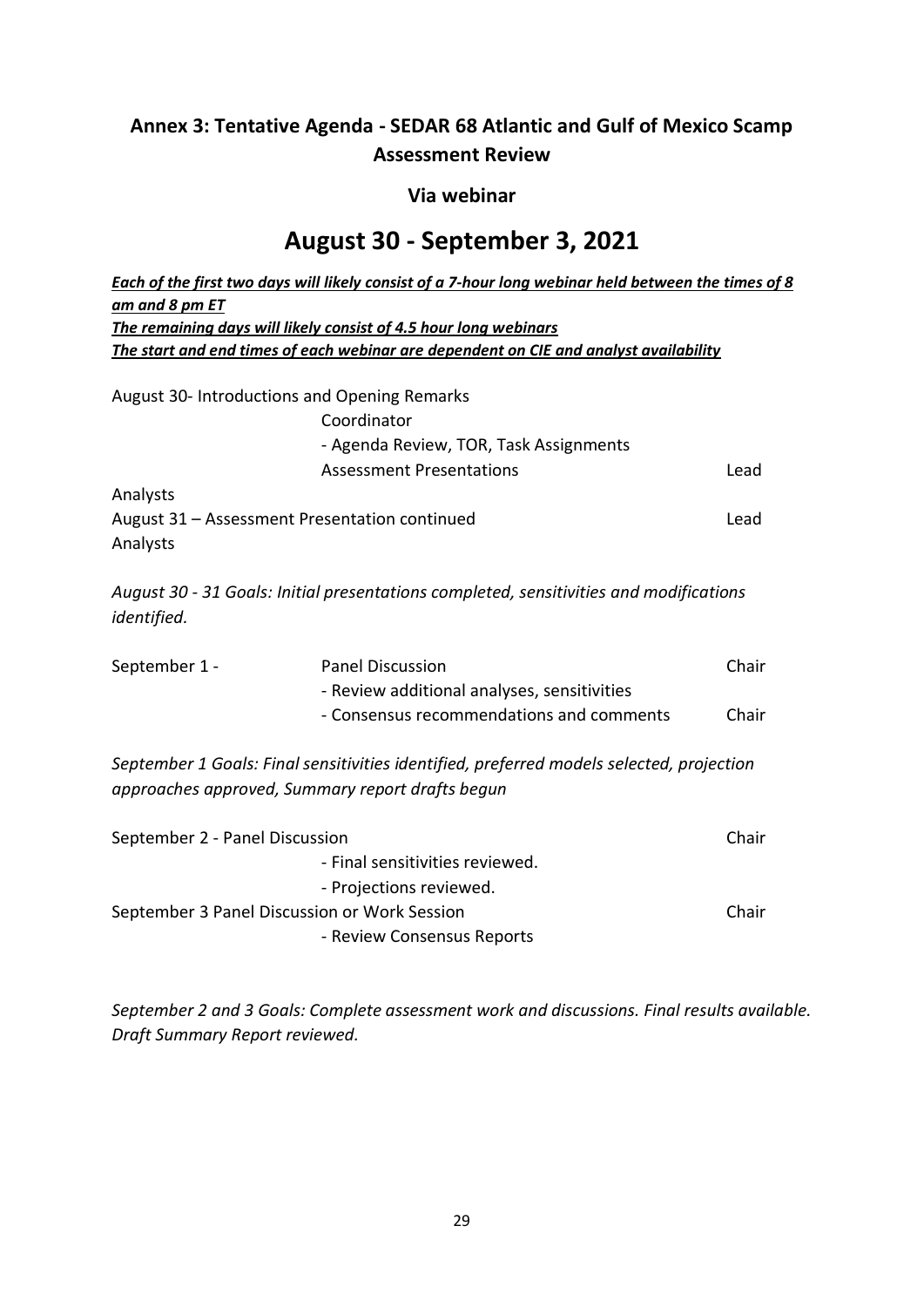# **Annex 4: SEDAR 68 Atlantic and Gulf of Mexico Scamp Review Workshop minimum technical requirements**

- 1. Computer
- 2. Microphone and speakers (headset recommended)
- 3. GoToWebinar desktop app (JavaScript [enabled\)](http://enable-javascript.com/) available for download here: <https://support.goto.com/webinar/help/download-now-g2w010002>
- 4. Internet: 1 Mbps or better (wired preferred)
- 5. Web browser:
	- a. Google Chrome v57 or later
	- b. Mozilla Firefox v52 or later
	- c. Internet Explorer v10 or later
	- d. Microsoft Edge v12 or later
	- e. Apple Safari v10 or later
- 6. Operating system
	- a. Windows 7 Windows 10
	- b. Mac OS X 10.9 (Mavericks) macOS 10.15 (Catalina)
- 7. 2GB of RAM (minimum), 4GB or more of RAM (recommended)
- 8. Smart phone for use as audio backup and internet hotspot (recommended)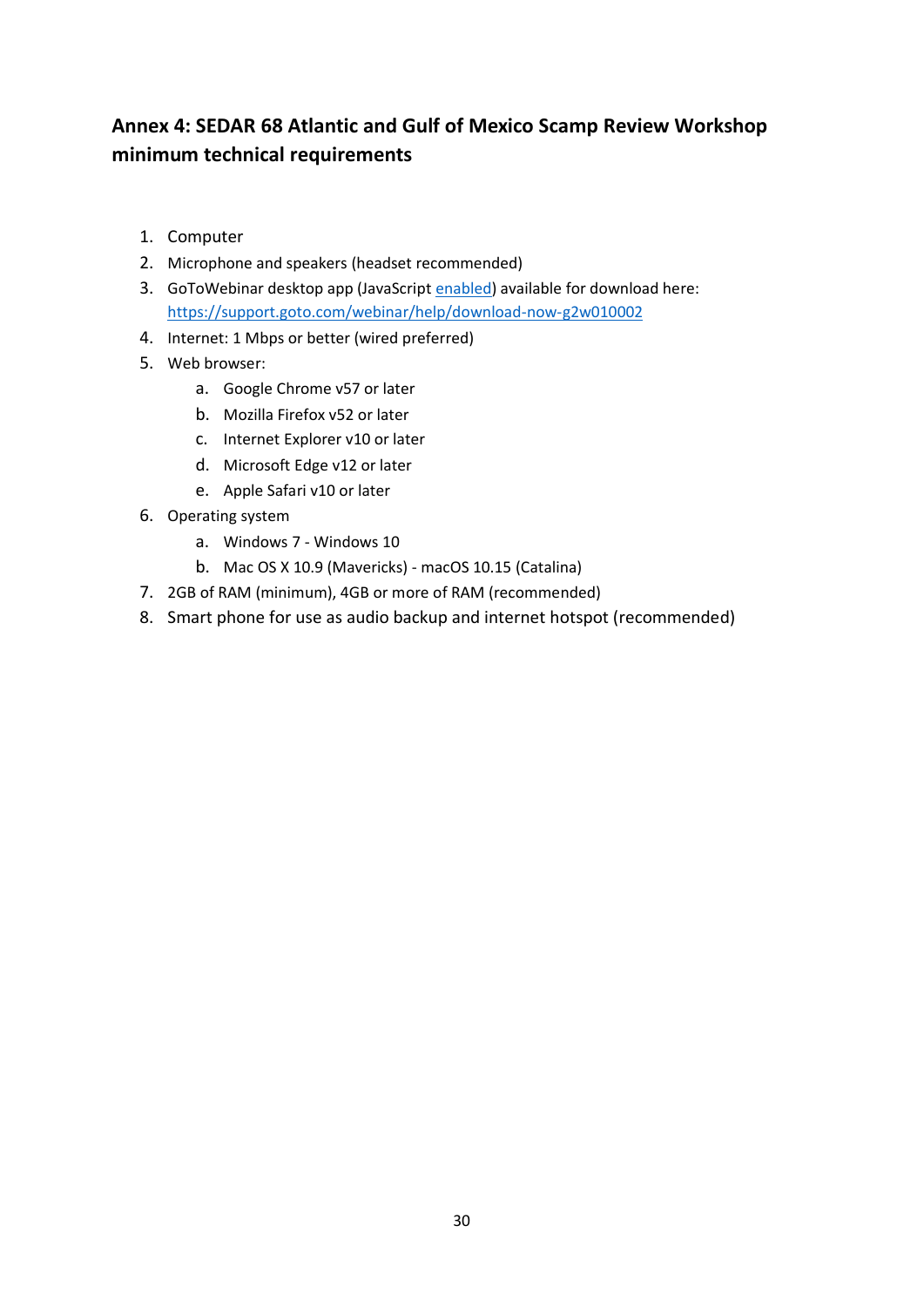# Appendix 3. Panel Membership

Doug Gregory (Chair) Robin Cook, CIE John Neilson, CIE Massimiliano Cardinale, CIE Luiz Barbieri, GMFMC SSC Anne Lange, SAFMC SSC George Sedberry, SAFMC SSC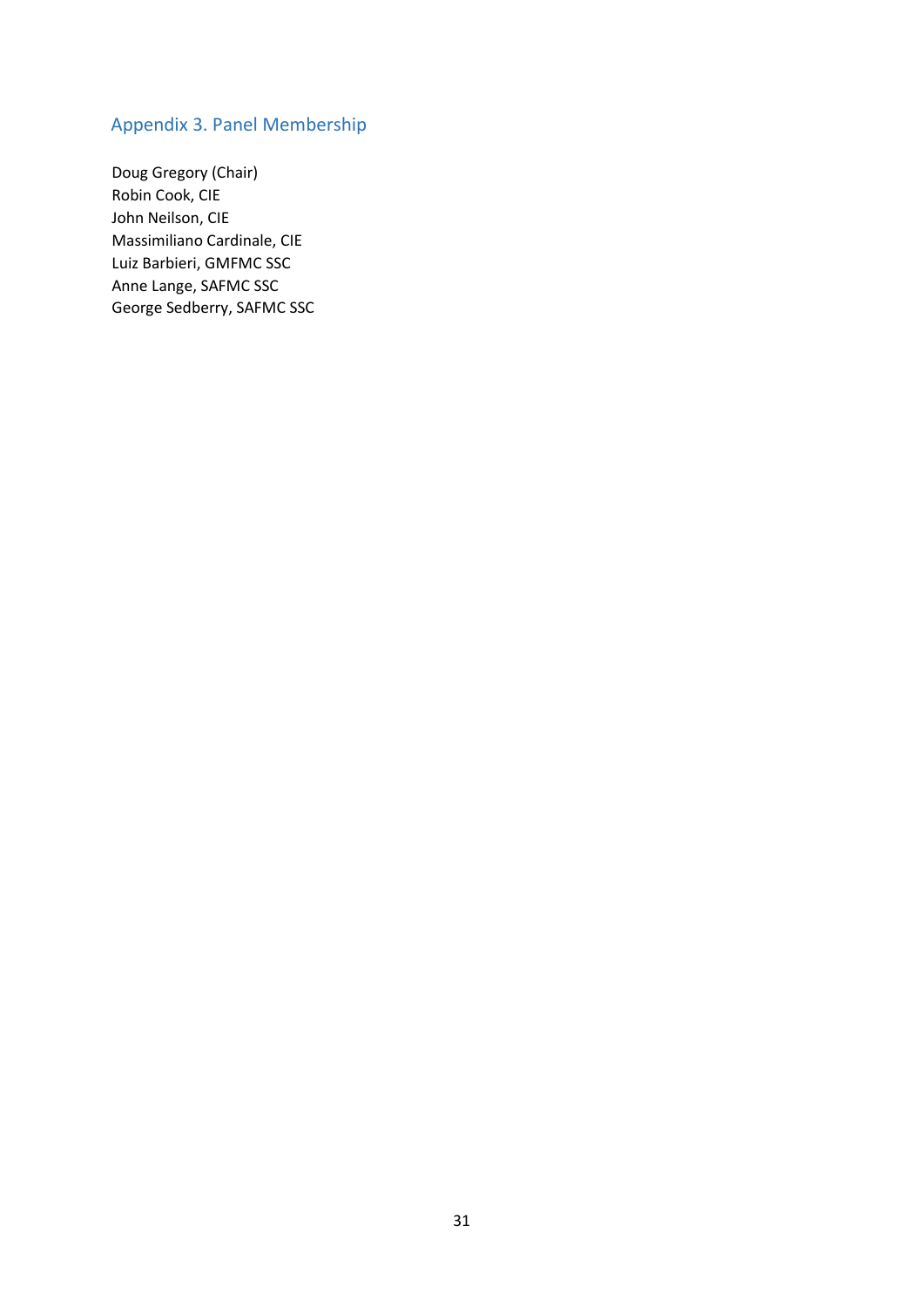# Appendix 4. An assessment of Gulf and Atlantic scamp using a Schaefer surplus production model

#### Robin Cook University of Strathclyde, Glasgow, UK

#### **Introduction**

This appendix summarises an exploratory analysis of some of the data used in the Gulf and Atlantic scamp assessments using a simple Schaefer model. These model runs are not intended as alternative assessments but hopefully to shed some light on the qualities of the data and characteristics of the assessment.

#### **Model summary**

The Schaefer model equations are set out in Table 1. The biomass projection equation is parameterised in terms of MSY, m, and carrying capacity, K, and includes a lognormal random process error. The catch, Y, is a function of biomass, B, where the fishing mortality, f, follows a random walk. Data included are the abundance surveys (denoted by u) and the landings. The fishery independent survey is assumed to be proportional to biomass with a constant catchability, q. The fishery dependent surveys are modelled in a similar fashion except that q is allowed to increase over time with a mean annual power increment,  $\partial$ . The data are assumed to be observed with lognormal errors. The model was fit using the Bayesian statistical R package rstan with 3 chains over 30000 iterations and a thinning rate of 100. The parameters and their priors are listed in Table 2.

#### **Results**

#### Gulf

Model fits to the data are shown in Figure 1 and generally fit both the surveys and the landings data well. Fishing mortality fluctuates with little trend until 2010 when it increases sharply. Biomass shows a long term decline, reducing by around 50% over the time period. Table 3 shows the estimated power increment for the surveys. Only the RFOP survey shows a significant increase of about 5% per year and explains the apparently increasing trend seen for this survey. Figure 2 shows a retrospective plot. The successive peels show large changes in scale as data are removed although the trends are similar. The 95% CI is very large and most runs fall within this range but it illustrates the problem that the data contain very little information on the scale of the biomass and that the estimates are subject to large uncertainty.

#### Atlantic

Model fits to the data are shown in Figure 3 and generally fit both the surveys and the landings data very well. Fishing mortality fluctuates with little trend until 2000 when it increases sharply and levels off around 2010. Biomass is initially stable but shows a long term decline from 1990, reducing by around 80% over the time period. Table 4 shows the estimated power increment for the surveys. The fishery dependent surveys show a significant increase of about 4-6% per year. Figure 4 shows a retrospective plot. The successive peels show a high degree of consistency in the estimate of terminal F and biomass, falling well withing the 95%CI of the base run.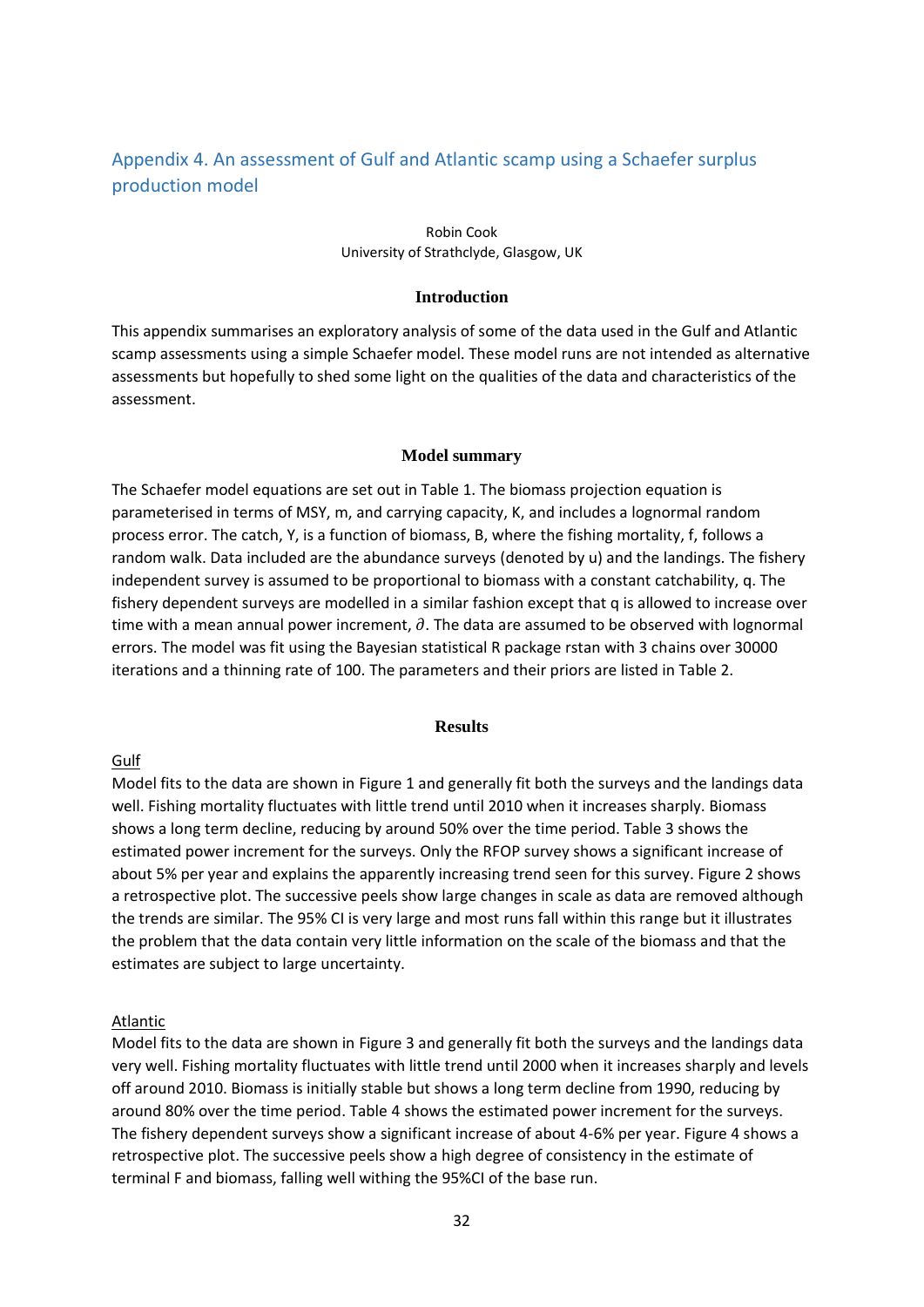#### **Discussion**

Even with very few parameters the model can fit the survey and catch data well for both stocks. For the Gulf, this comes with the cost of an extra parameter to reconcile changes in catchability for the RFOP survey. The large estimated power increment provides some reason to exclude the survey from the main SS assessment. However, it is perhaps worth noting that the Schaefer model is able to fit all the other surveys well including the commercial vertical line survey. For the latter the SS assessment was unable to fit the data, yet the Schaefer model finds a common signal for all the surveys. This might suggest problems with the age/length comps for this survey or mis-specification of the selectivity function in SS.

In the Atlantic the surveys are fit closely but there is a large estimated power increment associated with the fishery dependent surveys. As the raw indices are not corrected for technological creep there is a danger the indices will overestimate relative biomass in recent years. This is consistent in the Schaefer model (with power correction) estimating an increase in fishing mortality in recent years whereas the BAM model (without power correction) suggests it has been fluctuating without trend.

The retrospective plot for the Gulf highlights the problem that there is little information on the scale of the biomass and this is also evident in the SS assessment. It suggests that a more robust way of expressing F and biomass over time would be to use ratio estimators such as B/Bmsy and F/Fmsy. In the Atlantic assessment there is a small improvement in the retrospective pattern for F compared to the BAM assessment. Here the large 2014 deviation in the BAM retrospective is absent. This may be the result of a somewhat closer fit to the survey than in the BAM assessment.

Both assessments estimate the stocks to be over-fished with over-fishing occurring.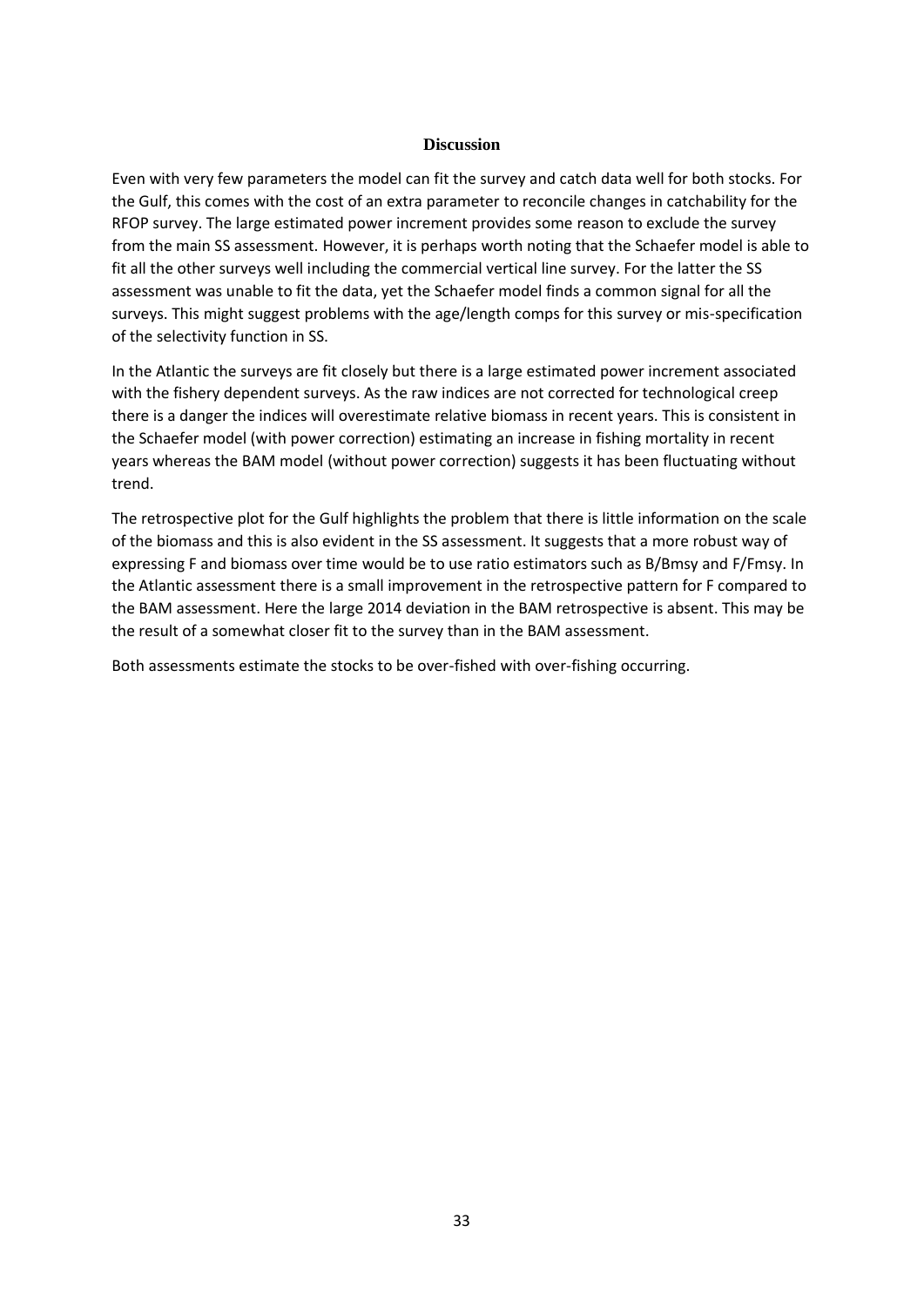*Table 1. Model equations*

| <b>Model equation</b>                                                                                                        | <b>Description</b>                                                                                                                                         |
|------------------------------------------------------------------------------------------------------------------------------|------------------------------------------------------------------------------------------------------------------------------------------------------------|
| $B_{t+1} = \left( \left( 1 + \frac{4m}{K} \right) B_t - \frac{4m B_t^2}{K} - f_t B_t \right) \exp \left( \epsilon_t \right)$ | Schaefer surplus production model expressed in terms<br>of MSY (m) and carrying capacity, K, with random effect<br>$\epsilon_{t}$                          |
| $f_t \sim lognormal(log(f_{t-1}), \sigma_f)$                                                                                 | Fishing mortality (yield-biomass ratio) follows a random<br>walk                                                                                           |
| $\epsilon_t \sim normal(0, \sigma_R)$                                                                                        | Process error for biomass                                                                                                                                  |
| $Y_t = f_t B_t$                                                                                                              | Catch is a function of biomass                                                                                                                             |
| $u_{k,t} = q_k B_t (1 - \partial_k)^{t-1}$                                                                                   | Abundance index, u, is proportional to biomass with an<br>annual mean power correction $\partial$ . For the fishery<br>independent survey $\partial = 0$ . |
| $u'_{k,t}$ ~ lognormal $(u_{k,t}, \sigma_k)$                                                                                 | Observed index, u' is subject to lognormal errors                                                                                                          |
| $Y'_t \sim lognormal(Y_t, \sigma_v)$                                                                                         | Observed catch, Y' is subject to lognormal errors                                                                                                          |

*Table 2. Model parameters and their description. Where applicable, priors used in the base models for anchovy and bonga shad are shown. For K, the limits a and b are defined as a=√(minimum observed catch), b=√(10\*maximum catch).*

| <b>Parameter</b> | <b>Description</b>                                                | <b>Prior</b>                         |
|------------------|-------------------------------------------------------------------|--------------------------------------|
| m                | Maximum sustainable yield (MSY)                                   | Uniform $(0.001, 2*$ maximum catch)  |
| K                | Carrying capacity or virgin biomass                               | Uniform $(a,b)$ on square root scale |
| $q_k$            | Catchability coefficient for index k                              | Uniform(0.001,100)                   |
| $B_1$            | Biomass in first year                                             | Uniform $(0,100)$                    |
| $\partial_k$     | Mean annual fishing power increment for<br>fleet k                | Uniform $(-0.05, 0.1)$               |
| $\sigma_{\rm f}$ | Standard deviation of fishing mortality<br>process error          | Uniform $(0,1)$                      |
| $\sigma_B$       | Standard deviation of biomass process<br>error                    | Uniform $(0,1)$                      |
| $\sigma_{v}$     | Standard deviation of catch observation<br>errors                 | Uniform $(0,1)$                      |
| $\sigma_{k}$     | Standard deviation of observation errors<br>on abundance index, k | Uniform $(0,10)$                     |
| $B_t$            | Biomass in year t                                                 | <b>NA</b>                            |
| $Y_t$            | Catch (yield) in year t                                           | <b>NA</b>                            |
| $Y_{t}^{\prime}$ | Observed catch in year t                                          | <b>NA</b>                            |
| $u_{k,t}$        | Abundance index in year t for index k                             | <b>NA</b>                            |
| $u'_{k,t}$       | Observed index in year t for index k                              | <b>NA</b>                            |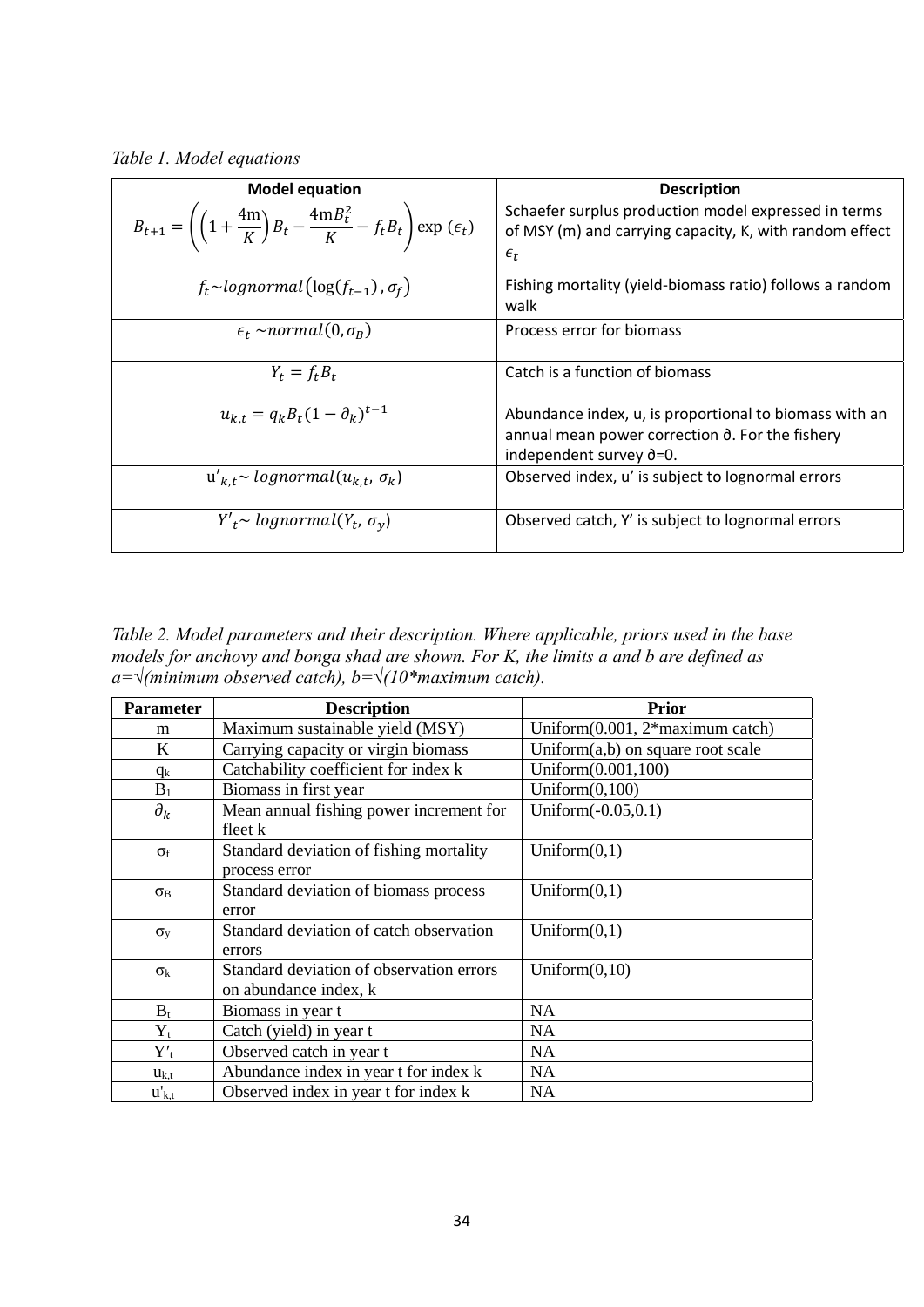*Table 3. Gulf scamp. Estimated power increment for the surveys and the log scale standard deviation for the measurement error.*

| <b>Survey</b> | Mean annual power increment | <b>Measurement error (SD)</b> |
|---------------|-----------------------------|-------------------------------|
| Comb Video    | Fixed at 0                  | 0.35                          |
| Headboat      | $0.00 (-0.01, 0.01)$        | 0.28                          |
| Comm VL       | $-0.01$ $(-0.01, 0.00)$     | 0.19                          |
| <b>RFOP</b>   | 0.05(0.03, 0.10)            | 0.25                          |
| Landings      | ΝA                          | 0.21                          |

| Table 4. Atlantic scamp. Estimated power increment for the surveys and the log scale |  |  |  |
|--------------------------------------------------------------------------------------|--|--|--|
| standard deviation for the measurement error.                                        |  |  |  |

| <b>Survey</b> | Mean annual power increment | <b>Measurement error (SD)</b> |
|---------------|-----------------------------|-------------------------------|
| Comb Video    | Fixed at 0                  | 0.37                          |
| Commercial    | 0.06(0.04, 0.08)            | 0.07                          |
| Recreational  | 0.04(0.03, 0.06)            | 0.19                          |
| Landings      | ΝA                          | 0.06                          |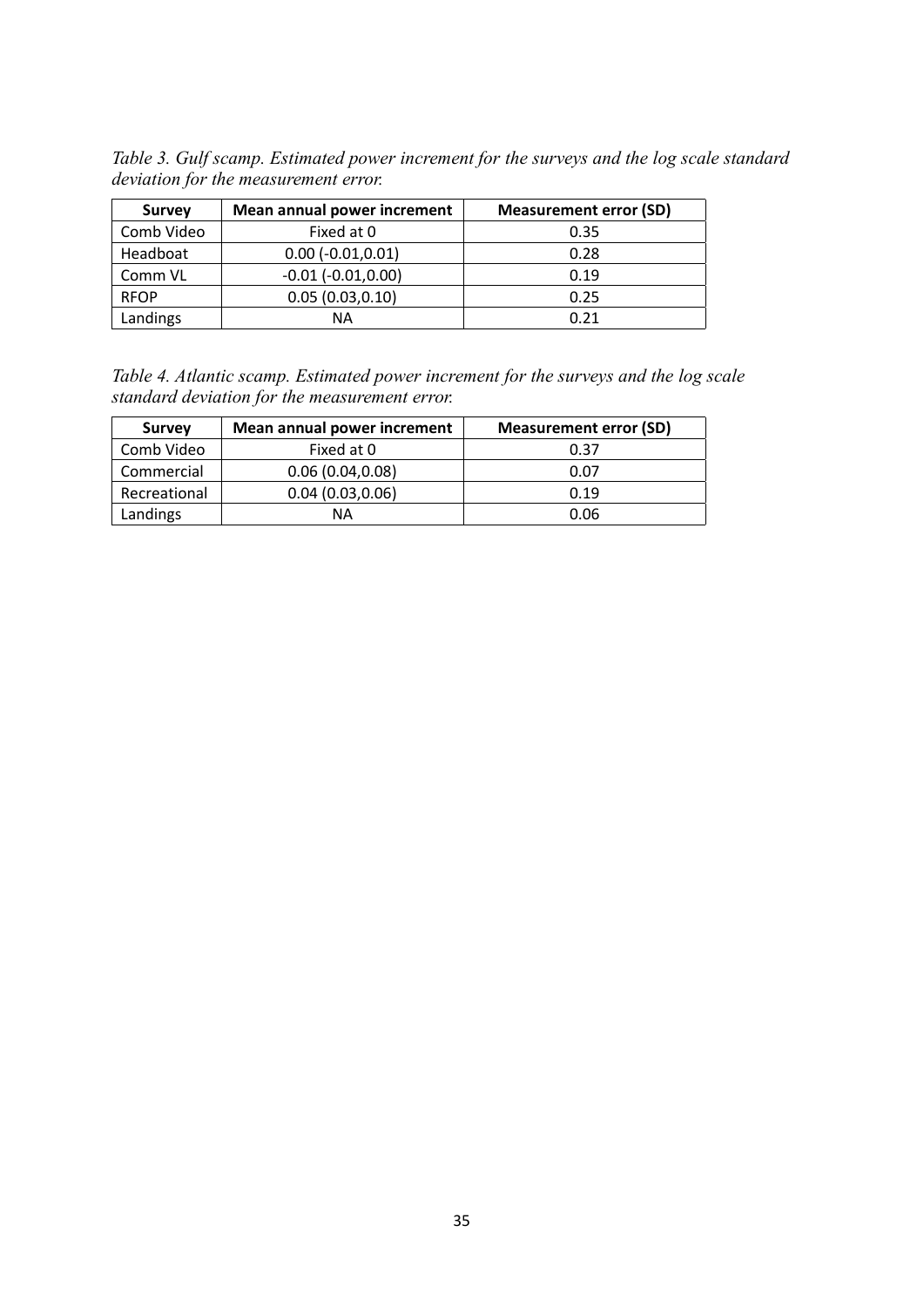

*Figure 1. Model fit (blue line) to the survey and landings data (red dots) for the Gulf stock. Shaded area is the 95% CI. The two lower right panels show the estimated fishing mortality and biomass with FMSY and BMSY shown as dashed lines.*



*Figure 2. Gulf scamp. Retrospective plots for fishing mortality and biomass. Shaded area is the 95% CI for the full data set.*